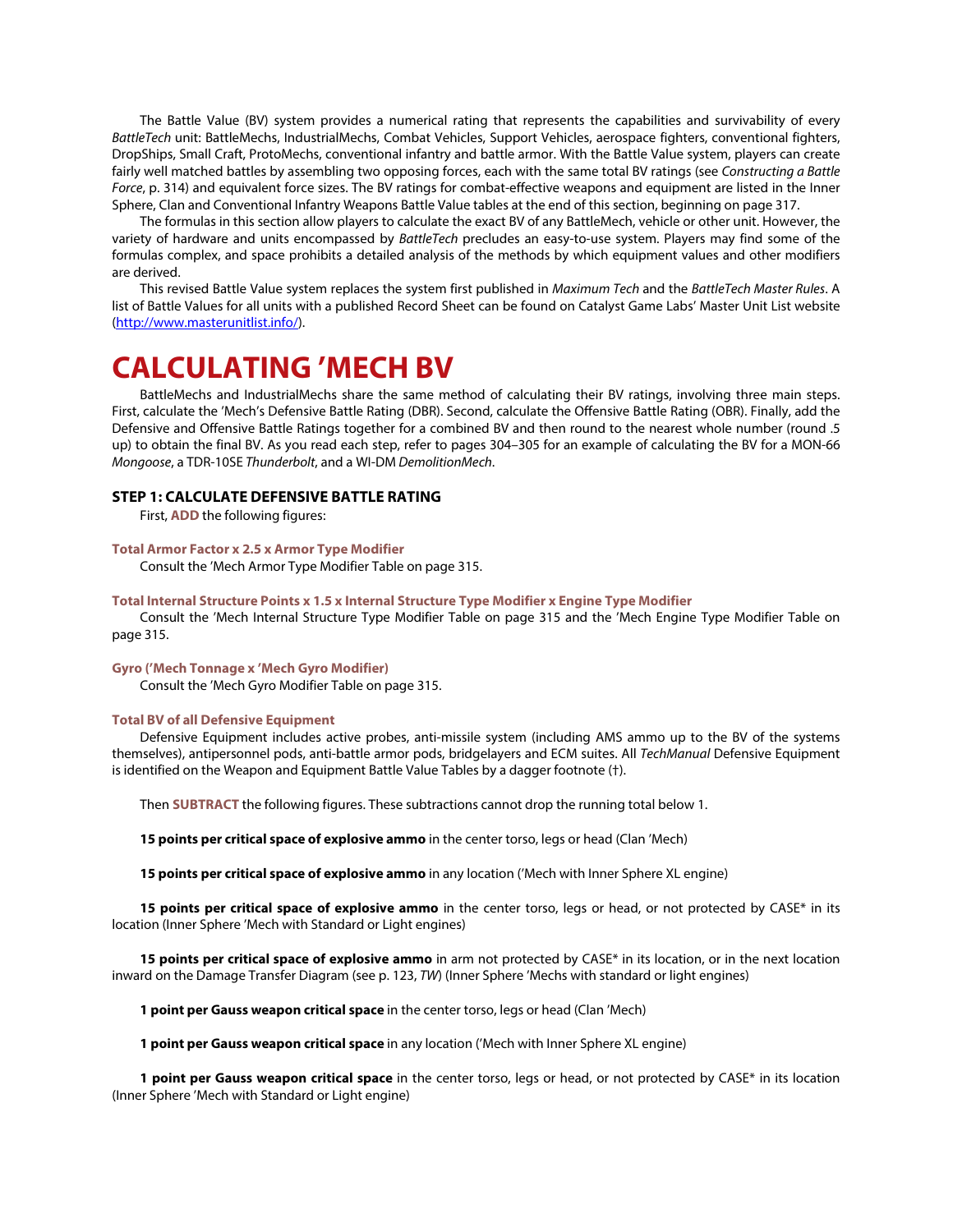**1 point per Gauss weapon critical space** in arm not protected by CASE\* in its location, or in the next location inward on the Damage Transfer Diagram (see p. 123, *TW*) (Inner Sphere 'Mechs with standard or light engines)

Note: Explosive ammo is any ammunition that may explode inside a 'Mech. Gauss weapons include Gauss rifles, HAGs and AP Gauss.

\* – It is assumed Clan 'Mechs have CASE installed. If the design specifically did not pay the C-bill cost to install CASE then treat a Clan-built 'Mech as an Inner Sphere 'Mech for the purpose of these calculations.

#### **Calculate 'Mech's Defensive Battle Rating**

**MULTIPLY** the current total by the 'Mech's Defensive Factor. A 'Mech's Defensive Factor is based on the unit's highest potential target modifier (including bonuses for jump capability, enhanced movement capability from MASC or triplestrength myomer, and the maximum effects of stealth armor, such as the modifier for long range), as shown on the Defensive Factors Table and Defensive Factor Modifier Table (see p. 315). The final result is the 'Mech's Defensive Battle Rating (DBR).

## **STEP 2: CALCULATE OFFENSIVE BATTLE RATING**

To calculate the Offensive Battle Rating, first calculate the Modified Battle Value of each weapon on the 'Mech. Then, make any required adjustments for the 'Mech's Heat Efficiency, offensive equipment, and tonnage to get the 'Mech's Weapon Battle Rating. Multiply the Weapon Battle Rating by the 'Mech's Speed Factor: the result is the Offensive Battle Rating.

#### **Calculate Each Weapon's Modified BV**

First, determine the Battle Value of each weapon and its ammunition (if applicable) carried by the 'Mech (see pp. 317- 318). Then apply the following BV modifiers as necessary. All modifiers are cumulative. The result is the weapon's Modified BV, which is used in the steps that follow.

**Excessive Ammunition:** To prevent excessive ammo from distorting the Battle Value, the BV added for ammunition cannot exceed the unmodified BV of the weapon itself. If the BV of the ammo exceeds the weapon BV, reduce the ammo BV to equal the unmodified weapon BV. When a 'Mech carries several weapons of the same model, total the unmodified BV for all examples of that model and then the BV for all ammunition carried for that model before comparing the two BVs.

**Rear-Firing Weapons:** Rear-firing torso-, leg- and head-mounted weapons (but not their ammunition) count as half their normal BV value. If the unmodified BV of forward-firing weapons in those locations is less than the unmodified BV of rear-firing weapons, then halve the value of the forward-firing torso-, leg- and head-mounted weapons instead. When making heat adjustments to a weapon's BV (see below), switch the forward- and rear-firing arcs in an identical manner.

**Artemis IV FCS:** Increase by 20 percent the BV of any missile launcher equipped with Artemis IV. This increase does not apply to the launcher's ammunition.

**Targeting Computer:** Each weapon linked to a targeting computer (see p. 238) multiplies its BV by 1.25. Do not include ammunition when adjusting linked weapon BVs.

#### **Determine 'Mech Heat Efficiency and Total Weapon Heat**

**Determine 'Mech Heat Efficiency:** A weapon's Modified BV may need to be reduced to take into consideration the 'Mech's Heat Efficiency. To calculate 'Mech Heat Efficiency, add 6 to the unit's Heat Sink Capacity and subtract the heat generated when the 'Mech moves.

#### **'Mech Heat Efficiency = 6 + Heat Sink Capacity – Movement Heat**

**Heat Sink Capacity:** Heat Sink Capacity denotes the maximum number of Heat Points a 'Mech can dissipate in a single turn. Each single heat sink dissipates 1 point of heat. Double-capacity heat sinks dissipate 2 points of heat.

**Movement Heat:** Movement Heat is the amount of heat generated when the 'Mech moves in the most heat-intensive manner possible (Running or Jumping at its maximum capacity) during a single turn. If the 'Mech has stealth armor, add 10 to this value. ICE-powered IndustrialMechs do not generate heat when moving and so always have a Movement Heat Value of 0.

**Determine Total Weapon Heat**: Determine the total heat that the 'Mech would generate if it fired all its offensive weapons, including rear-firing weapons, in a single turn (Defensive Equipment is never figured in this value). Multiply by 2 the heat points generated by Ultra autocannons, multiply by 6 the heat points generated by rotary autocannons, reduce by half the heat points generated by Streak SRMs and reduce to one-quarter the heat points generated by one-shot weapons.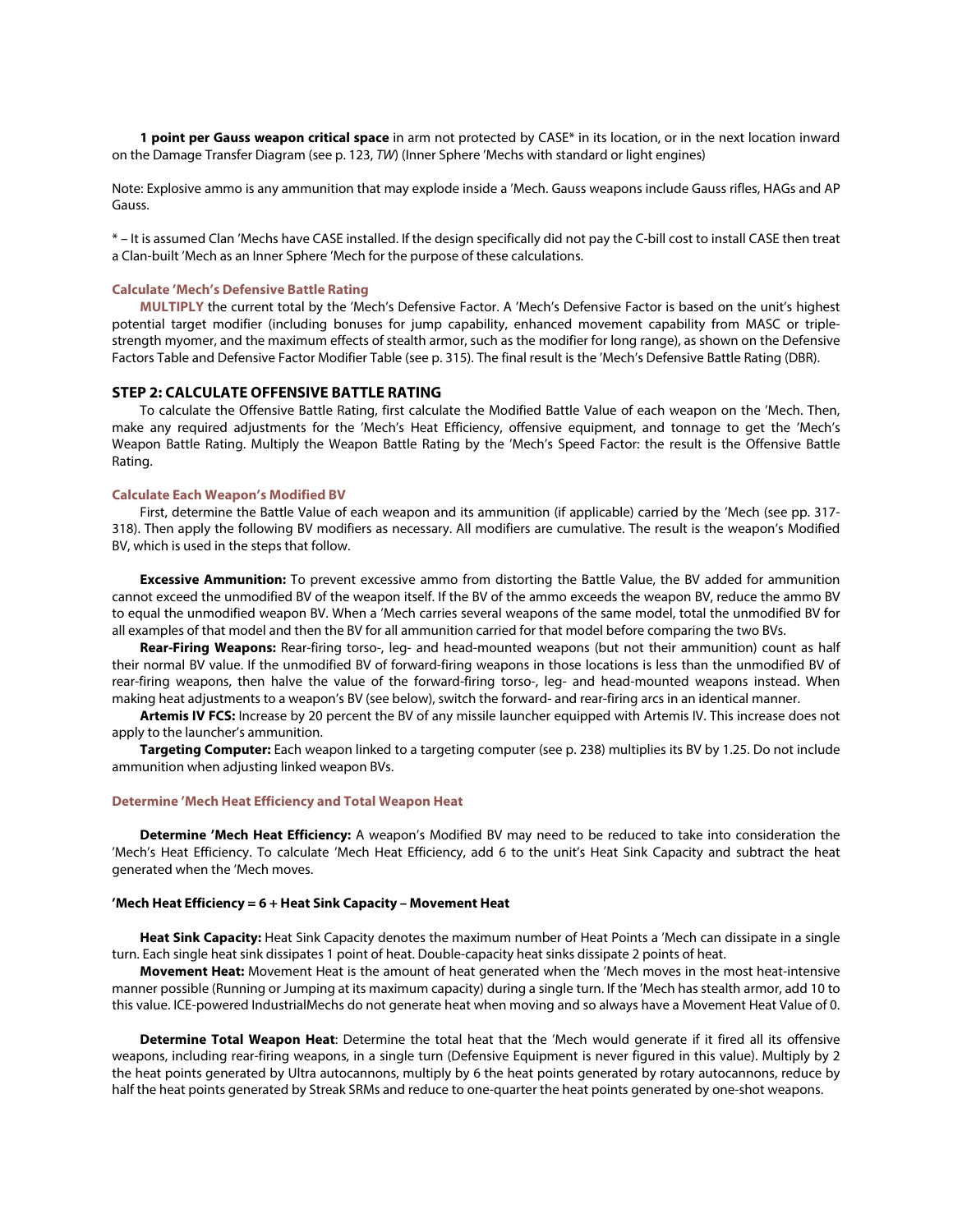#### **Calculate Weapon Battle Rating**

Start a running Weapon Battle Rating total, beginning at 0. When instructed, add the specified amount to this total.

- 1. Add the Modified BV of any weapon on the 'Mech that does not generate heat when fired to the running Weapon Battle Rating total.
- 2. Add the BV of any ammunition and non-Defensive Equipment on the 'Mech to the running Weapon Battle Rating total.
- 3. If the 'Mech's Total Weapon Heat is equal to or less than the 'Mech's Heat Efficiency, add the Modified BV of all the 'Mech's remaining weapons to the running Weapon Battle Rating and proceed to Step 8. If the Total Weapon Heat is greater than the 'Mech's Heat Efficiency, start a running heat total, beginning at 0, and proceed to Step 4.
- 4. Ignoring weapons that generate no heat when fired, choose the weapon on the 'Mech with the highest Modified BV. If more than one weapon has the same Modified BV, choose the one that generates the least heat when fired. If multiple weapons of the same type are mounted, choose one randomly.
- 5. Add this weapon's Modified BV to the running Weapon Battle Rating total, and add its Heat Value to the running heat total.
- 6. If the running heat total is less than the 'Mech Heat Efficiency, repeat Steps 4-5 (ignoring any weapons already chosen). If the running heat total is equal to or has exceeded the Heat Efficiency, proceed to Step 7.
- 7. The weapon that causes the 'Mech's Heat Efficiency to be equaled or exceeded is still calculated at its full Modified BV. All remaining weapons are then added to the running Weapon Battle Rating total at half their Modified BV.
- 8. Add the total 'Mech tonnage to the running Weapon Battle Rating total. Note: TSM-equipped 'Mechs multiply their tonnage by 1.5. Industrial TSM-equipped 'Mechs multiply their tonnage by 1.15.

Having followed the steps above, the result is the 'Mech's Weapon Battle Rating. Proceed to the next step, *Calculate Offensive Battle Rating*.

## **Calculate Offensive Battle Rating**

**Determine Speed Factor:** A 'Mech's Speed Factor reflects its ability to maneuver on the battlefield. To find the Speed Factor of a 'Mech, add together its Running MP and half its Jumping MP (rounded up). If the 'Mech has equipment that increases its Running and/or Jumping MP, such as MASC or triple-strength myomer (but not industrial triple-strength myomer), use the maximum MP it can legally generate for each movement type. Then consult the Speed Factor Table (see p. 315).

Multiply the Weapon Battle Rating by the Speed Factor to give the Offensive Battle Rating. Note: IndustrialMechs, unless equipped with Advanced Fire Control (see p. 69), multiply their Offensive Battle Rating by 0.9.

## **STEP 3: CALCULATE FINAL BATTLE VALUE**

Calculate a 'Mech's final BV by adding its Defensive and Offensive Battle Ratings. If the 'Mech is equipped with a Small cockpit, multiply this total by .95. Round the remaining fraction to the nearest whole number (round .5 up).

This formula yields the Battle Value of a 'Mech piloted by a MechWarrior with the standard Gunnery 4 and Piloting 5 Skill levels. If the MechWarrior has higher or lower skill levels, multiply the BV by the appropriate skill level multiplier (see *Constructing a Battle Force*, p. 314).

# **CALCULATING THE BV OF: A MON-66** *MONGOOSE*

## **CALCULATE DEFENSIVE BATTLE RATING**

| 89 points Ferro-Fibrous Armor (1.0 multiplier)                              |                                    |
|-----------------------------------------------------------------------------|------------------------------------|
| Total Armor Factor x 2.5:                                                   | $89 \times 2.5 \times 1.0 = 222.5$ |
| 43 Points Endo Steel (1.0 multiplier) with Standard Engine (1.0 multiplier) |                                    |
| Total Internal Structure Points x 1.5 x 1.0 x 1.0:                          | $43 \times 1.5 = 64.5$             |
| Gyro:                                                                       | $25 \times 0.5 = 12.5$             |
| Total BV of all Defensive Equipment:                                        |                                    |
| 1 Beagle Active Probe                                                       | 10                                 |
|                                                                             | 309.5                              |

At a run, the *Mongoose* presents a Target Movement Modifier of +4. That gives the 'Mech a Defensive Factor of 1.4.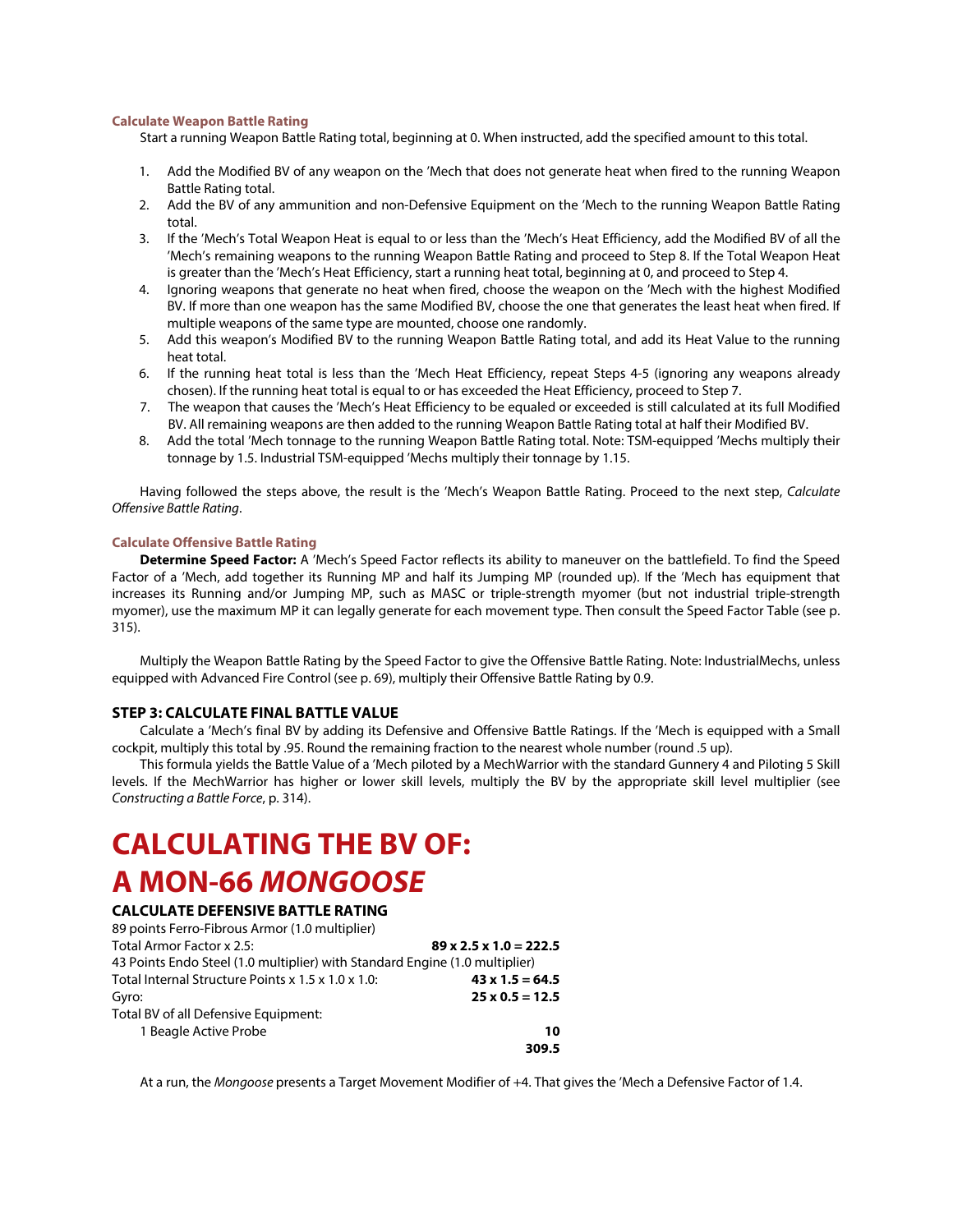| 309.5                                  |  |
|----------------------------------------|--|
| x1.4                                   |  |
| <b>Defensive Battle Rating = 433.3</b> |  |

### **CALCULATE OFFENSIVE BATTLE RATING**

#### **1. Calculate Each Weapon's Modified BV**

The *Mongoose* is armed with 3 Medium Lasers and 1 Small Laser. It has no special equipment that modifies the BV of its weapons.

| 3 Medium Lasers: | 46 each |
|------------------|---------|
| 1 Small Laser:   |         |

#### **2. Determine 'Mech Heat Efficiency and Total Weapon Heat**

The *Mongoose* has 10 single heat sinks. It cannot jump, and so its hottest movement mode is Running (2 points of heat). It is armed with 3 Medium Lasers (3 heat each) and 1 Small Laser (1 heat). Find its 'Mech Heat Efficiency and Total Weapon Heat.

> '**Mech Heat Efficiency = 6 + 10 - 2 = 14 Total Weapon Heat = 3 + 3 + 3 + 1 = 10**

Because the Total Weapon Heat is lower than the 'Mech Heat Efficiency, there is no need to reduce the BV of any of its weapons. The Weapon Battle Rating is therefore the sum of these weapons' BVs, plus the 'Mech's tonnage.

| 3 Medium Lasers:       | $3 \times 46 = 138$          |
|------------------------|------------------------------|
| 1 Small Laser:         | $1 \times 9 = 9$             |
| 25-ton 'Mech (No TSM): | 25                           |
|                        | Weapon Battle Rating $= 172$ |

#### **3. Calculate Offensive Battle Rating**

Multiply the *Mongoose*'s Weapon Battle Rating by its Speed Factor. With a maximum Running MP of 12, and no Jumping MP, its Speed Factor is 1.89.

#### **172 x 1.89 = 325.08**

#### **Offensive Battle Rating = 325.08**

## **CALCULATE FINAL BATTLE VALUE**

Defensive Battle Rating + Offensive Battle Rating = BV

**433.3 + 325.08 = 758.38**

*MON-66* **Mongoose BV = 758**

# **CALCULATING THE BV OF: A TDR-10SE** *THUNDERBOLT*

## **CALCULATE DEFENSIVE BATTLE RATING**

| 200 points Standard Armor (1.0 multiplier)                                   |                                   |
|------------------------------------------------------------------------------|-----------------------------------|
| Total Armor Factor x 2.5:                                                    | $200 \times 2.5 \times 1.0 = 500$ |
| 104 points Endo Steel (1.0 multiplier) with Standard Engine (1.0 multiplier) |                                   |
| Total Internal Structure Points x 1.5 x 1.0 x 1.0:                           | $104 \times 1.5 = 156$            |
| Gyro:                                                                        | $65 \times 0.5 = 32.5$            |
| Total BV of all Defensive Equipment:                                         |                                   |
| 1 Guardian ECM Suite                                                         | 61                                |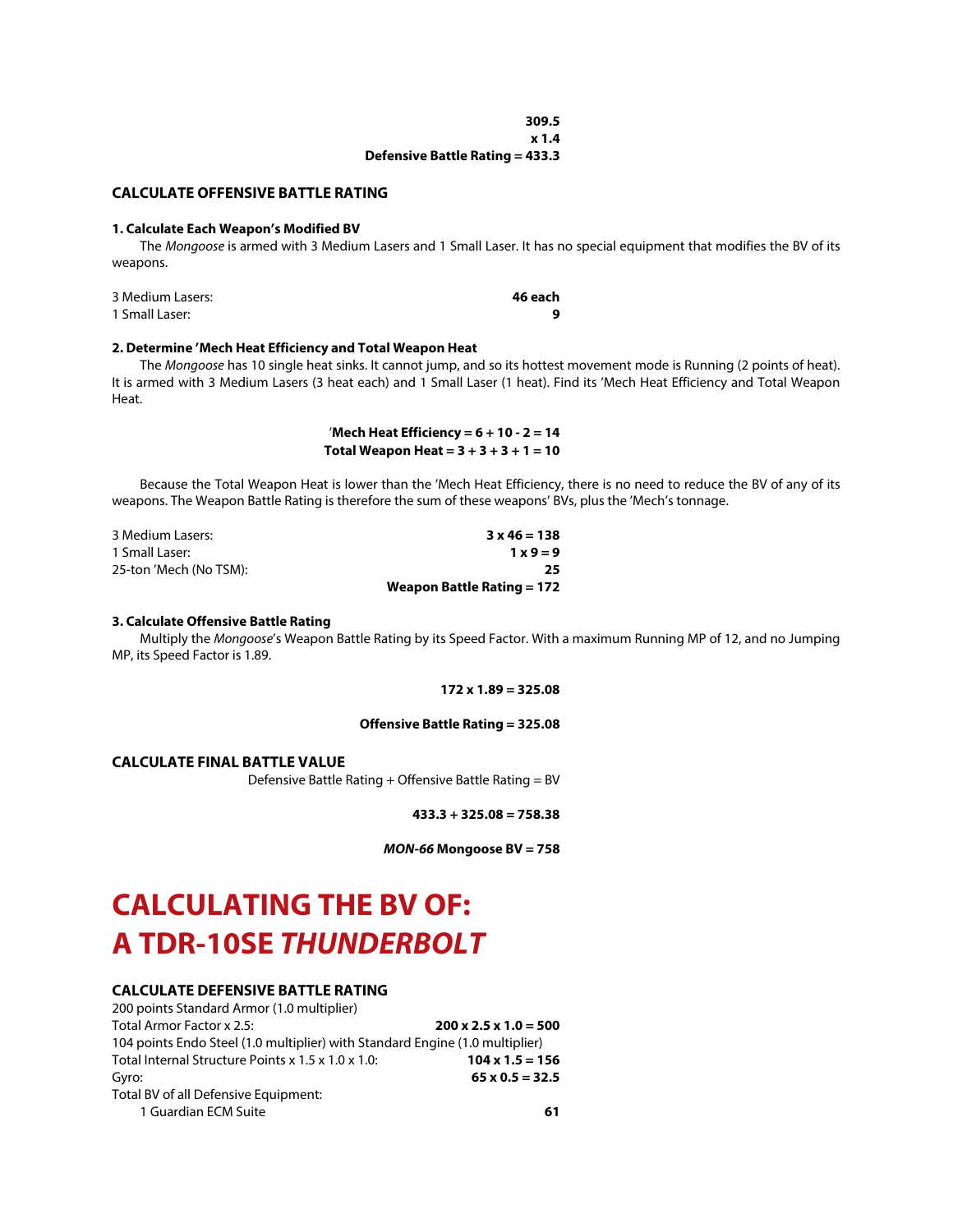#### **SUBTRACT**

**15 points per critical space of explosive ammo in any location in center torso, legs or head, or not protected by CASE in its location (Inner Sphere 'Mechs with Standard or Light engines)**

| 1 ton LRM 10 Ammo (LT) | 15    |
|------------------------|-------|
|                        | 749.5 |
|                        | $-15$ |
|                        | 734.5 |

At the run, with MASC engaged, the *Thunderbolt* presents a Target Movement Modifier of +3. That gives the 'Mech a Defensive Factor of 1.3.

| 734.5                                   |  |
|-----------------------------------------|--|
| x <sub>1.3</sub>                        |  |
| <b>Defensive Battle Rating = 954.85</b> |  |

## **CALCULATE OFFENSIVE BATTLE RATING**

#### **1. Calculate Each Weapon's Modified BV**

The *Thunderbolt* is armed with 1 LRM 10, 1 ER PPC and 3 ER Medium Lasers. It has a Targeting Computer, which multiplies the BV of all but the LRM launcher by 1.25. The launcher's ammo does not exceed the BV of the launcher itself, and so does not have to be modified.

| 1 ton LRM 10 ammunition (at full value): | 11                             |
|------------------------------------------|--------------------------------|
| LRM 10:                                  | 90                             |
| $FR$ PPC:                                | $229 \times 1.25 = 286.25$     |
| 3 ER Medium Lasers:                      | $(62 \times 1.25) = 77.5$ each |

## **2. Determine 'Mech Heat Efficiency and Total Weapon Heat**

The *Thunderbolt* has 12 double heat sinks. As it can jump, its hottest movement mode is Jumping (4 points of heat). It is armed with 1 ER PPC (15 heat), 1 LRM 10 (4 heat) and 3 ER Medium Lasers (5 heat each). Find its 'Mech Heat Efficiency and Total Weapon Heat.

## **'Mech Heat Efficiency = 6 + (12 x 2) - 4 = 26 Total Weapon Heat = 15 + 4 + 5 + 5 + 5 = 34**

Because the Total Weapon Heat is higher than the 'Mech Heat Efficiency, its weapons must be sorted in order of Modified BV and a running heat total tracked to determine when weapon BVs should be halved. Ammunition and 'Mech weight are still handled as normal.

| 1 ton LRM 10 ammunition:                          | $1 \times 11 = 11$ |
|---------------------------------------------------|--------------------|
| ER PPC (modified by Targeting Computer):          | 286.25             |
| Running Heat Total: $0 + 15 = 15$                 |                    |
| LRM 10:                                           | 90                 |
| Running Heat Total: $15 + 4 = 19$                 |                    |
| ER Medium Laser (modified by Targeting Computer): | 77.5               |
| Running Heat Total: $19 + 5 = 24$                 |                    |
| ER Medium Laser (modified by Targeting Computer): | 77.5               |
| Running Heat Total: $24 + 5 = 29$ (Overheat)      |                    |

Because the second ER Medium Laser has exceeded the Heat Efficiency of the *Thunderbolt* (26), all subsequent heat generating weapons will halve their Modified BV.

| ER Medium Laser (modified by Targeting Computer): | $77.5 \div 2 = 38.75$ |
|---------------------------------------------------|-----------------------|
| Running Heat Total: (Overheat)                    |                       |

### **749.5**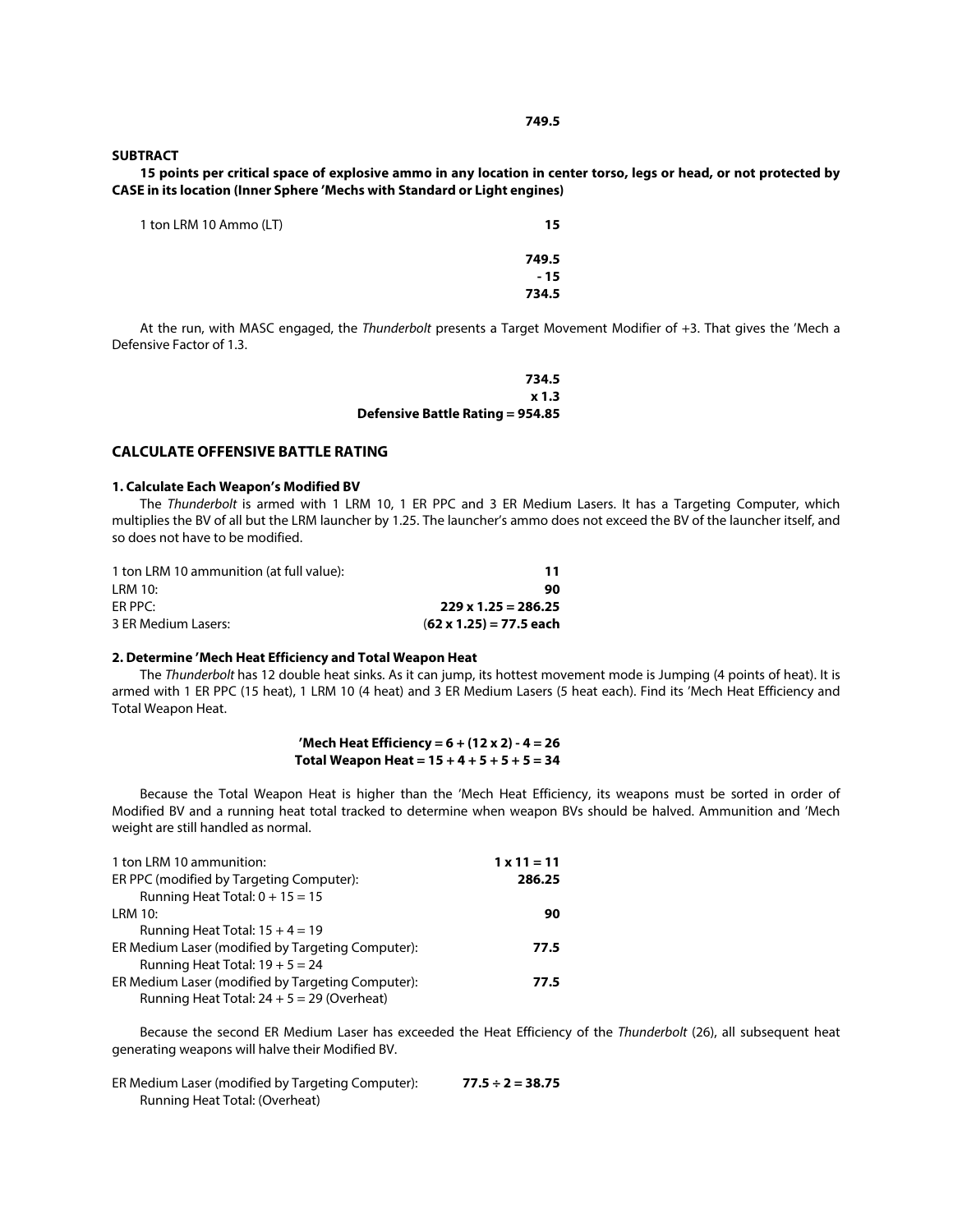65-ton 'Mech (No TSM): **65**

**Weapon Battle Rating = 646**

#### **3. Calculate Offensive Battle Rating**

Multiply the *Thunderbolt*'s Weapon Battle Rating by its Speed Factor. With a maximum Running MP of 8 after taking into account MASC, and a Jumping MP of 4, its Speed Factor is 1.63.

#### **646 x 1.63 = 1,052.98**

### **Offensive Battle Rating = 1,052.98**

### **CALCULATE FINAL BATTLE VALUE**

Defensive Battle Rating + Offensive Battle Rating = BV

**954.85 + 1,052.98 = 2,007.83**

**TDR-10SE** *Thunderbolt* **BV = 2,008**

# **CALCULATING THE BV OF: A WI-DM** *DEMOLITIONMECH*

## **CALCULATE DEFENSIVE BATTLE RATING**

| 85 points Industrial Armor (1.0 multiplier)                                               |                                              |
|-------------------------------------------------------------------------------------------|----------------------------------------------|
| Total Armor Factor x 2.5:                                                                 | $85 \times 2.5 = 212.5$                      |
| 58 Points Industrial (0.5 multiplier) with Inner Sphere Fuel Cell Engine (1.0 multiplier) |                                              |
| Total Internal Structure Points x 1.5 x 0.5 x 1.0:                                        | $58 \times 1.5 \times 0.5 \times 1.0 = 43.5$ |
| Gyro:                                                                                     | $35 \times 0.5 = 17.5$                       |
| Total BV of all Defensive Equipment:                                                      | 0                                            |
|                                                                                           | 273.5                                        |

At the run, the *DemolitionMech* presents a Target Movement Modifier of +2. That gives the 'Mech a Defensive Factor of 1.2.

| 273.5                           |  |
|---------------------------------|--|
| x 1.2                           |  |
| Defensive Battle Rating = 328.2 |  |

## **CALCULATE OFFENSIVE BATTLE RATING**

#### **1. Calculate Each Weapon's Modified BV**

The *DemolitionMech* is armed with 1 Small Laser. It has no special equipment that modifies the BV of its weapons.

1 Small Laser: **9**

## **2. Determine 'Mech Heat Efficiency and Total Weapon Heat**

The *DemolitionMech* has 1 single heat sink. It cannot jump, and so its hottest movement mode is Running (2 points of heat). It is armed with 1 Small Laser (1 heat). Find its 'Mech Heat Efficiency and Total Weapon Heat.

> **'Mech Heat Efficiency = 6 + 1 - 2 = 5 Total Weapon Heat = 1**

Because the Total Weapon Heat is lower than the 'Mech Heat Efficiency, there is no need to reduce the BV of any of its weapons. The Weapon Battle Rating is therefore the sum of its equipment and weapon BVs, plus the 'Mech's tonnage.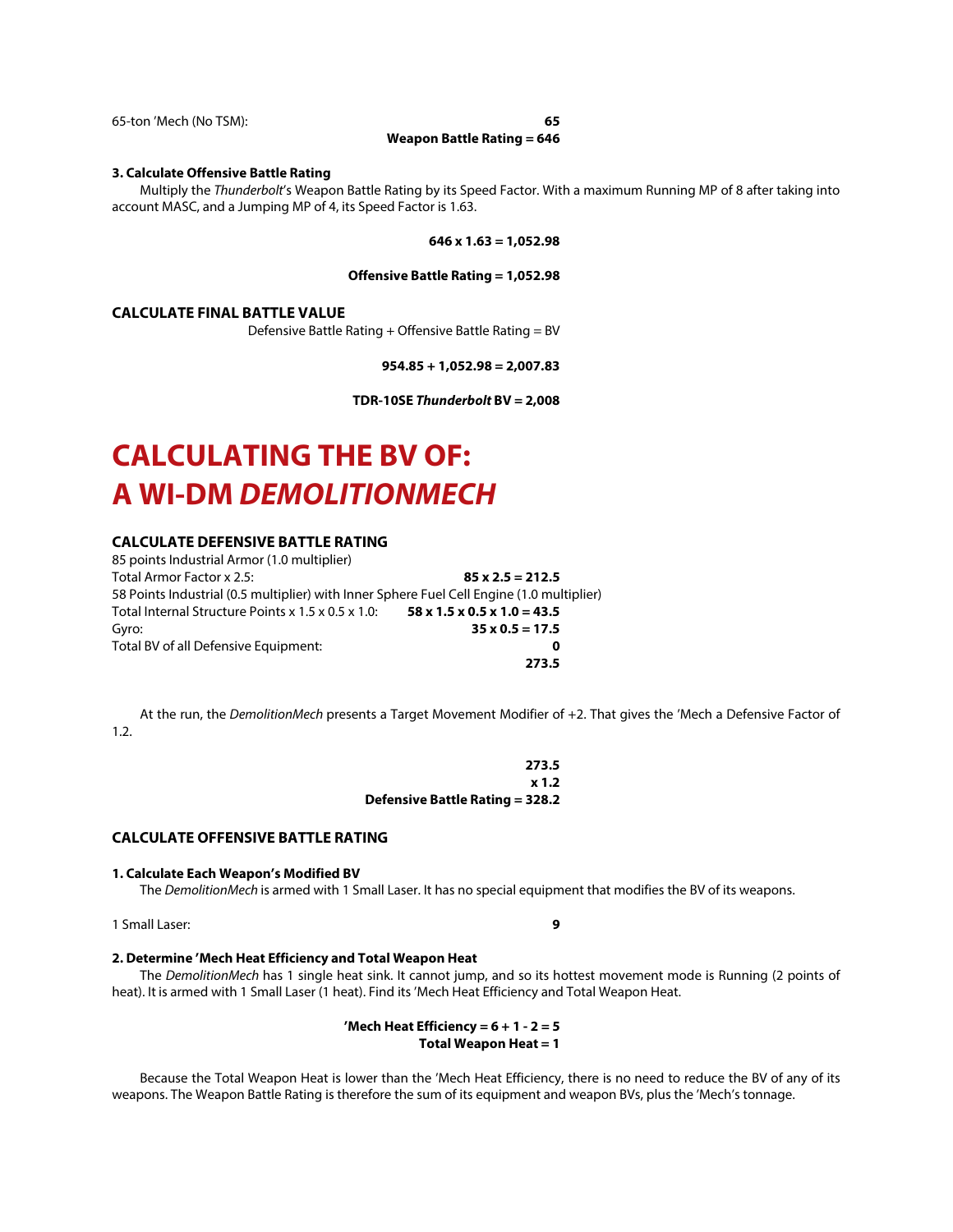| Rock Cutter:                      | 6   |
|-----------------------------------|-----|
| Wrecking Ball:                    | 8   |
| 1 Small Laser:                    | q   |
| 35-ton 'Mech (No Industrial TSM): | 35. |

#### **Weapon Battle Rating = 58**

#### **3. Calculate Offensive Battle Rating**

Multiply the *DemolitionMech*'s Weapon Battle Rating by its Speed Factor. With a maximum Running MP of 5, and no Jumping MP, its Speed Factor is 1.00.

### **58 x 1.00 = 58**

Because the *DemolitionMech* is an IndustrialMech and does not have an Advanced Fire Control System, the Offensive Battle Rating needs to be multiplied by 0.9.

#### **58 x 0.9 = 52.2**

#### **Offensive Battle Rating = 52.2**

#### **CALCULATE FINAL BATTLE VALUE**

Defensive Battle Rating + Offensive Battle Rating = BV

**328.2 + 52.2 = 380.4**

**WI-DM** *DemolitionMech* **BV = 380**

## **CALCULATING PROTOMECH BV**

The procedure for calculating the Battle Value (BV) of a ProtoMech is similar to that for 'Mechs. The player first determines the ProtoMech's Defensive and Offensive Battle Ratings and then combines them to produce the final BV. In all cases, retain fractions until reaching the final BV, then round to the nearest whole number (.5 rounds up). As you read each step, refer to page 307 for an example of calculating the BV for a *Delphyne-2*.

## **STEP 1: CALCULATE DEFENSIVE BATTLE RATING**

First, **ADD** the following figures:

## **Total Armor Factor x 2.5**

## **Total Internal Structure Points x 1.5**

#### **Total BV of all Defensive Equipment**

Defensive Equipment includes active probes, anti-missile systems (including AMS ammo, up to the BV of the systems themselves) and ECM suites. All *TechManual* Defensive Equipment is identified on the Weapon and Equipment Battle Value Tables by a dagger footnote (†).

#### **Calculate ProtoMech's Defensive Battle Rating**

**MULTIPLY** the current total by the ProtoMech's Defensive Factor. The Defensive Factor is based on the unit's highest potential target modifier (including bonuses for jump capability and the use of a ProtoMech myomer booster), as shown on the Defensive Factors Table and Defensive Factor Modifier Table (see p. 315). ProtoMechs add 0.1 to the value from the table. The final result is the ProtoMech's Defensive Battle Rating (DBR).

#### **STEP 2: CALCULATE OFFENSIVE BATTLE RATING**

To calculate the Offensive Battle Rating, calculate each weapon's BV in order to determine the Weapon Battle Rating. Then **MULTIPLY** the Weapon Battle Rating by the ProtoMech's Speed Factor.

#### **Calculate Weapon Battle Rating**

Determine the Battle Value of each weapon and its ammunition (if applicable) carried, as well as any equipment (see pp. 317-318).

Ammunition: If the ProtoMech carries a quantity of ammo other than a full ton, divide the kilograms of ammo carried by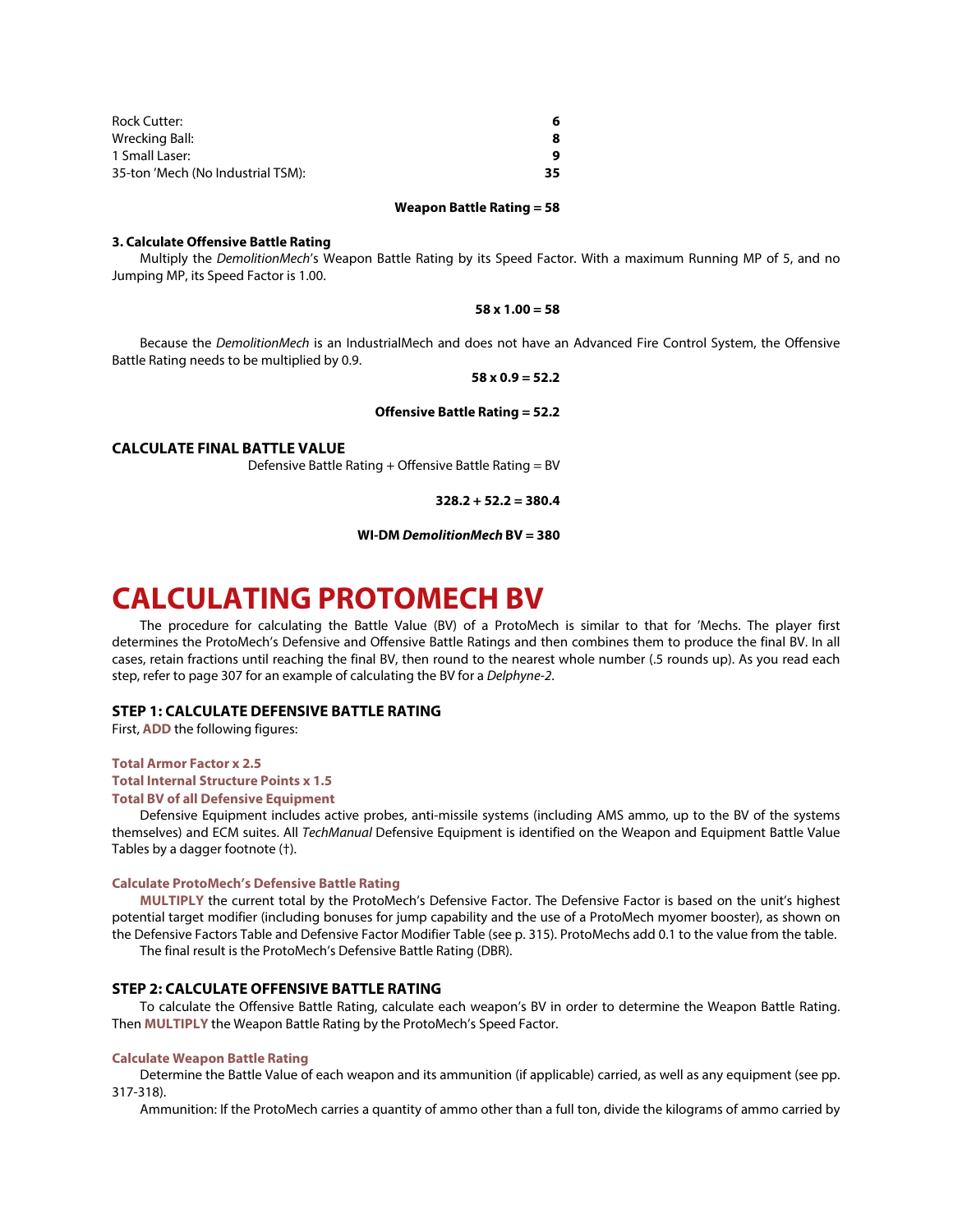1,000, then multiply the result by the BV of the ammo per ton. The result is the BV for the amount of ammo carried.

To prevent excessive ammo from distorting the Battle Value, the BV added for ammunition cannot exceed the BV of the weapon itself. If the ammo BV exceeds that of the weapon, reduce the ammo BV to match the weapon BV.

## **Calculate Offensive Battle Rating**

**Determine Speed Factor:** A ProtoMech's Speed Factor reflects its ability to maneuver on the battlefield. To find the Speed Factor, add together the ProtoMech's Running MP and half its Jumping MP (rounded up). Add 1 to the result if the ProtoMech is equipped with a myomer booster. Then consult the Speed Factor Table (see p. 315).

Multiply the Weapon Battle Rating by the listed Speed Factor to give the Offensive Battle Rating.

## **STEP 3: CALCULATE FINAL BATTLE VALUE**

Players calculate the BV of a ProtoMech by adding the ProtoMech's Defensive and Offensive Battle Ratings. Round the remaining fraction to the nearest whole number (.5 rounds up).

This formula yields the Battle Value of a ProtoMech piloted by a warrior with the standard Gunnery Skill level of 4. If the warrior has a higher or lower skill level, multiply the BV by the appropriate skill level multiplier (see *Constructing a Battle Force*, p. 314).

## **CALCULATING THE BV OF: A** *DELPHYNE***-2**

## **CALCULATE DEFENSIVE BATTLE RATING**

| Total Armor Factor x 2.5:              | $40 \times 2.5 = 100$ |
|----------------------------------------|-----------------------|
| Total Internal Structure Points x 1.5: | $20 \times 1.5 = 30$  |
| Total BV of all Defensive Equipment:   |                       |
|                                        | 130                   |

At a run or when jumping, the *Delphyne*-2 presents a Target Movement Modifier of +3. That gives the ProtoMech a Defensive Factor of  $1.3 + 0.1$  (because it is a ProtoMech) = 1.4.

> **130 x 1.4 Defensive Battle Rating = 182**

## **CALCULATE OFFENSIVE BATTLE RATING**

#### **1. Calculate Weapon Battle Rating**

The *Delphyne-*2 is armed with 2 ER Micro Lasers and 2 SRM 3s. The *Delphyne-*2 carries 20 shots for its SRM 3, or 60 missiles, which weigh 10 kg each (see p. 88, *ProtoMech Ammunition Weight Table*).

Ammunition (SRM) 60: **60 x 10 = 600**

600 kg is less than a full ton of SRM ammunition so it must calculate the modified BV for its ammunition. SRM 3 ammunition has a BV of 4 for each full ton.

| 600 kg of SRM 3 ammunition: | $(600 \div 1,000) \times 4 = 2.4$ |
|-----------------------------|-----------------------------------|
|-----------------------------|-----------------------------------|

No weapon has an ammunition BV greater than the BV of the weapon, so no further modifications to BV are needed.

| 2 ER Micro Lasers:                   | $2 \times 7 = 14$  |
|--------------------------------------|--------------------|
| 2 SRM-3s:                            | $2 \times 30 = 60$ |
| Ammunition (SRM) 60 (at full value): | 2.4                |
|                                      | 76.4               |

#### **2. Calculate Offensive Battle Rating**

Multiply the *Delphyne*'s Weapon Battle Rating by its Speed Factor. With a maximum Running MP of 8, and a Jumping MP of 5, its Speed Factor is 1.76.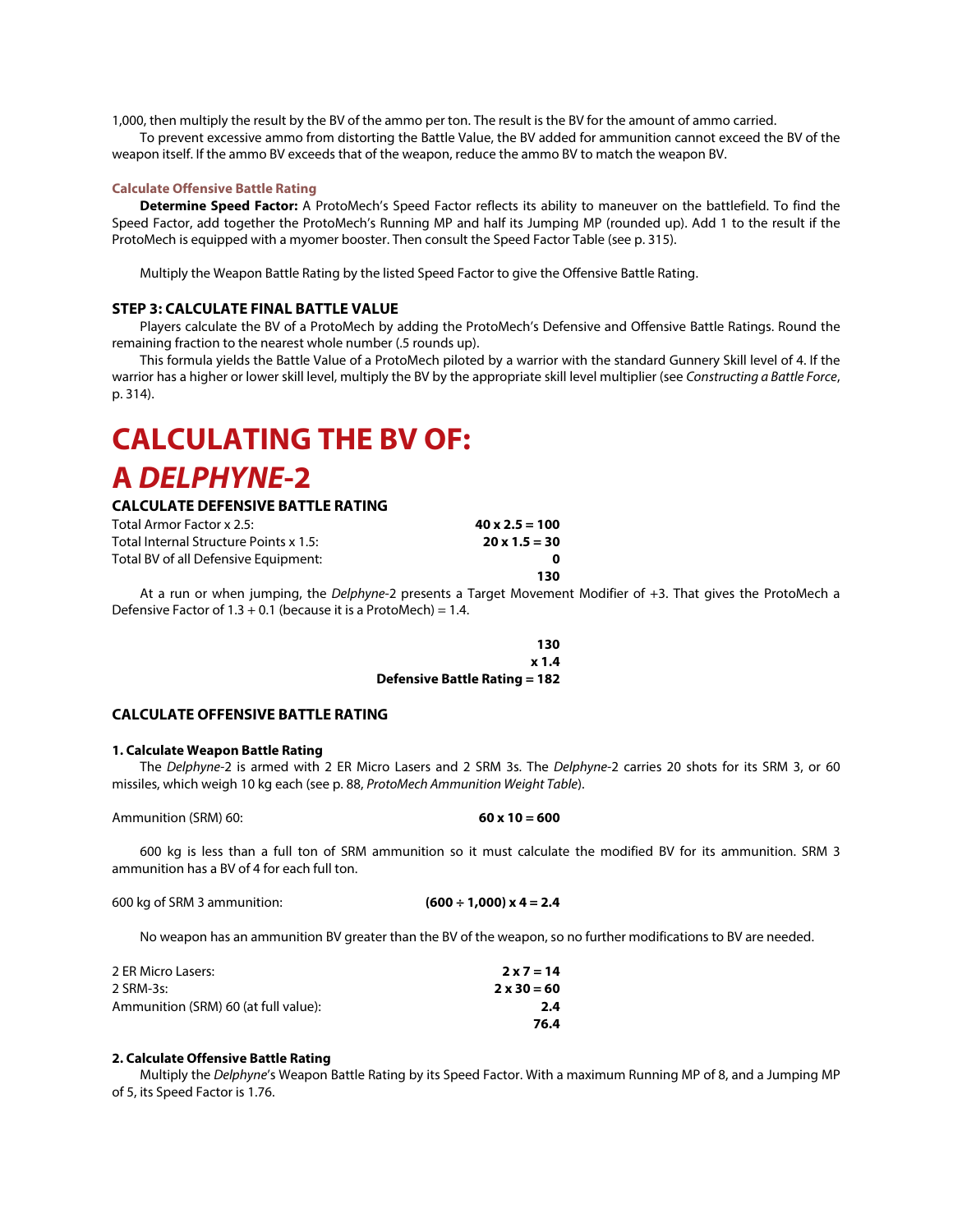## **76.4 x 1.76 = 134.464 Offensive Battle Rating = 134.464**

## **CALCULATE FINAL BATTLE VALUE**

Defensive Battle Rating + Offensive Battle Rating = BV

**182 + 134.464 = 316.464**

*Delphyne-2* **BV = 316**

## **CALCULATING VEHICLE BV**

The procedure for calculating the Battle Value (BV) of Combat Vehicles and tracked, wheeled, hover, VTOL, WiGE and naval Support Vehicles is similar to that for 'Mechs. First determine the vehicle's Defensive and Offensive Battle Ratings, and then combine them to produce the final BV. Retain fractions until reaching the final BV, then round to the nearest whole number (.5 rounds up). As you read each step, refer to page 308 for an example of calculating the BV for a CellCo Ranger APC and a Hephaestus OmniVehicle.

For Airship and Fixed Wing Support Vehicles, compute the unit's BV using the rules for Aerospace Units, starting on page 312.

## **STEP 1: CALCULATE DEFENSIVE BATTLE RATING**

First, **ADD** the following figures:

**Total Armor Factor x 2.5 (Support Vehicles: multiply by BAR ÷ 10)**

**Total Internal Structure Points x 1.5 (including rotor and turret internal structure)**

#### **Total BV of all Defensive Equipment**

Defensive Equipment includes active probes, anti-missile systems (including AMS ammo, up to the BV of the systems themselves) and ECM suites. All *TechManual* Defensive Equipment is identified on the Weapon and Equipment Battle Value Tables by a dagger footnote (†).

#### **Calculate the Vehicle's Defensive Battle Rating**

**MULTIPLY** the current value by the appropriate modifier from the Unit Type Modifiers Table (see p. 316). The Unit Type Modifier represents a unit's terrain restrictions and vulnerabilities to critical damage. Surface vessels, hydrofoils and submarines are considered naval vessels for this purpose.

Next, **MULTIPLY** the current total by the vehicle's Defensive Factor. The Defensive Factor is based on the unit's highest potential target Modifier, as shown on the Defensive Factors Table and Defensive Factor Modifier Table (see p. 315). The final result is the vehicle's Defensive Battle Rating (DBR).

#### **STEP 2: CALCULATE OFFENSIVE BATTLE RATING**

To calculate the Offensive Battle Rating, calculate each weapon's Modified BV in order to determine the Weapon Battle Rating. Then **MULTIPLY** the Weapon Battle Rating by the Vehicle's Speed Factor.

#### **Calculate Each Weapon's Modified BV**

First, determine the Battle Value of each weapon and its ammunition (if applicable) carried (see pp. 317-318). Then apply the following BV modifiers as necessary. All modifiers are cumulative. The result is the weapon's Modified BV, which is used in the steps that follow.

**Support Vehicles:** Adjust the Battle Value of all heavy weapons and their ammunition by the fire control multiplier from the Offensive BV Adjustment Table (see p. 316). Players need not adjust light and medium weapons.

**Turret-Mounted Weapons**: Weapons mounted in a turret are not included in any arc, and their full BV value is always used.

**Excessive Ammunition:** To prevent excessive ammo from distorting the Battle Value, the BV added for ammunition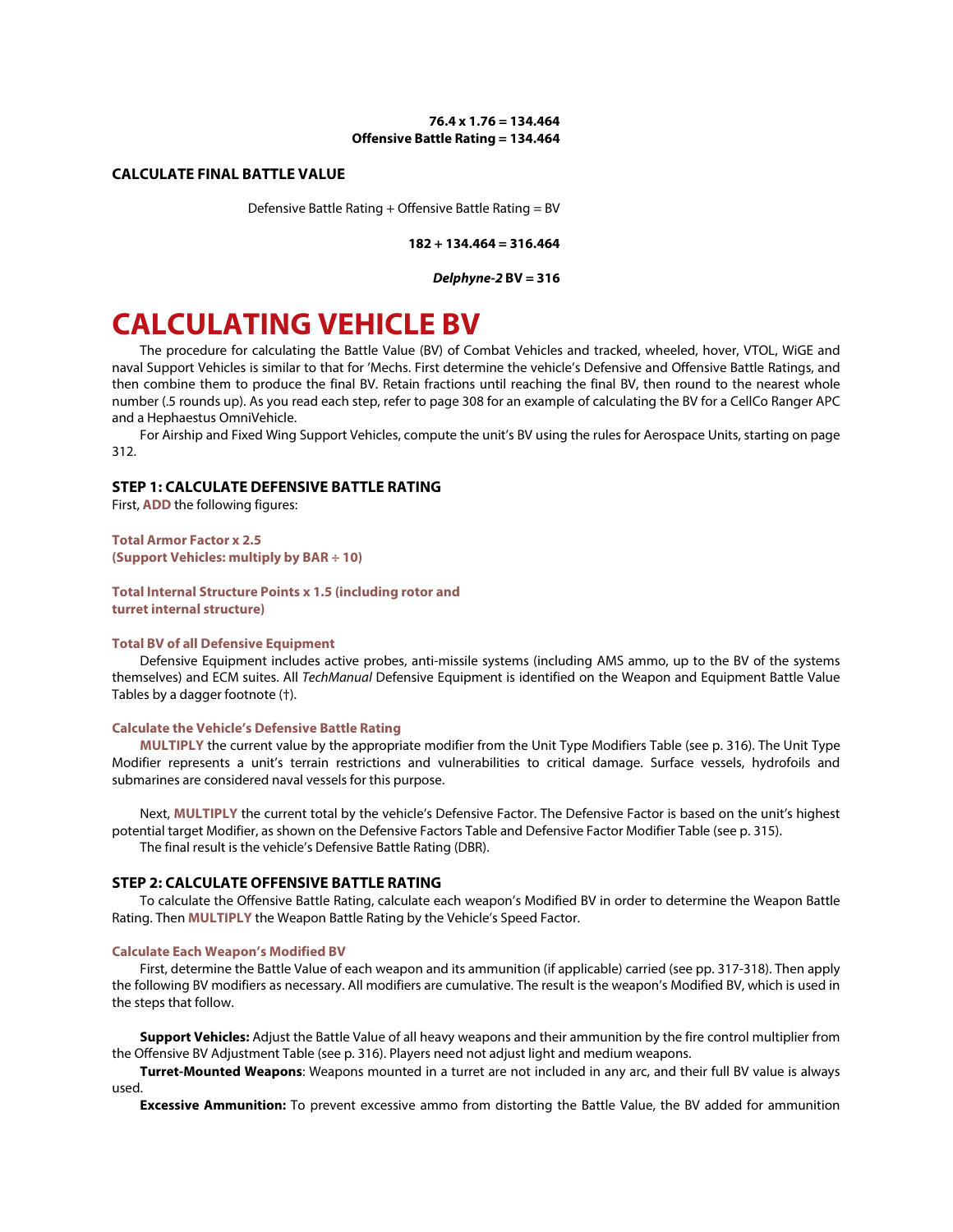cannot exceed the unmodified BV of the weapon itself. If the BV of the ammo exceeds the weapon BV, reduce the ammo BV to equal the unmodified weapon BV. If the unit has several weapons of the same model, total the unmodified BV for all examples of that model and then the BV for all ammunition carried for that model before comparing the two BVs.

**Rear-Firing Weapons:** Rear-firing weapons (but not their ammunition) count as half their normal BV value. If the unmodified BV of forward-arc weapons is less than the unmodified BV of rear-arc weapons, then halve the value of the forward-arc weapons instead. When making heat adjustments to a weapon's BV (see below), switch the forward- and rearfiring arcs in an identical manner.

**Artemis IV FCS:** Increase by 20 percent the BV of any missile launcher equipped with Artemis IV. This increase does not apply to the launcher's ammunition.

**Targeting Computer:** Each weapon linked to a targeting computer (see p. 238) multiplies its BV by 1.25. Do not include ammunition when adjusting linked weapon BVs.

#### **Calculate Weapon Battle Rating**

Add the Modified BV of all weapons, ammunition and equipment.

Next, **ADD** total Vehicle tonnage ÷ 2

## **Calculate Offensive Battle Rating**

**Determine Speed Factor:** Use the Vehicle's Flanking MP rating and consult the Speed Factor Table (p. 315).

Multiply the vehicle's Weapon Battle Rating and Speed Factor to determine its Offensive BV.

## **STEP 3: CALCULATE FINAL BATTLE VALUE**

Add the Defensive and Offensive Battle Value Ratings and round the resulting sum to the nearest whole number. The result is the vehicle's BV.

This formula yields the BV of a vehicle controlled by a crew with the standard Gunnery 4 and Piloting/Driving Skill 5. If a crew with a different skill level pilots the unit, multiply the BV by the appropriate skill level multiplier (see *Constructing a Battle Force*, p. 314).

## **CALCULATING THE BV OF: A CELLCO RANGER APC**

## **CALCULATE DEFENSIVE BATTLE RATING**

The CellCo Ranger is equipped with 38 points of BAR 7 armor.

| Total Armor Factor x (BAR $\div$ 10):     | $38 \times 0.7 = 26.6$ |
|-------------------------------------------|------------------------|
| Total Internal Structure Points x 1.5:    | $10 \times 1.5 = 15$   |
| Total BV of all Defensive Equipment:      | 0                      |
|                                           | 41.6                   |
|                                           | 41.6                   |
| Multiply by Unit Type Modifier (Wheeled): | <b>x0.8</b>            |
|                                           | 33.28                  |

At Flanking speed, the CellCo Ranger presents a Target Movement Modifier of +2. That gives the vehicle a Defensive Factor of 1.2.

| 33.28                                  |  |
|----------------------------------------|--|
| $x$ 1.2                                |  |
| <b>Defensive Battle Rating = 39.94</b> |  |

## **CALCULATE OFFENSIVE BATTLE RATING**

#### **1. Calculate Each Weapon's Modified BV**

The CellCo Ranger is armed with 1 Machine Gun with a half-ton of ammunition. It is a Support Vehicle and does not mount a Basic or Advanced Fire Control System, so all its weapons and ammunition BV must be multiplied by 0.8.

1 Machine Gun: **5 x 0.8 = 4**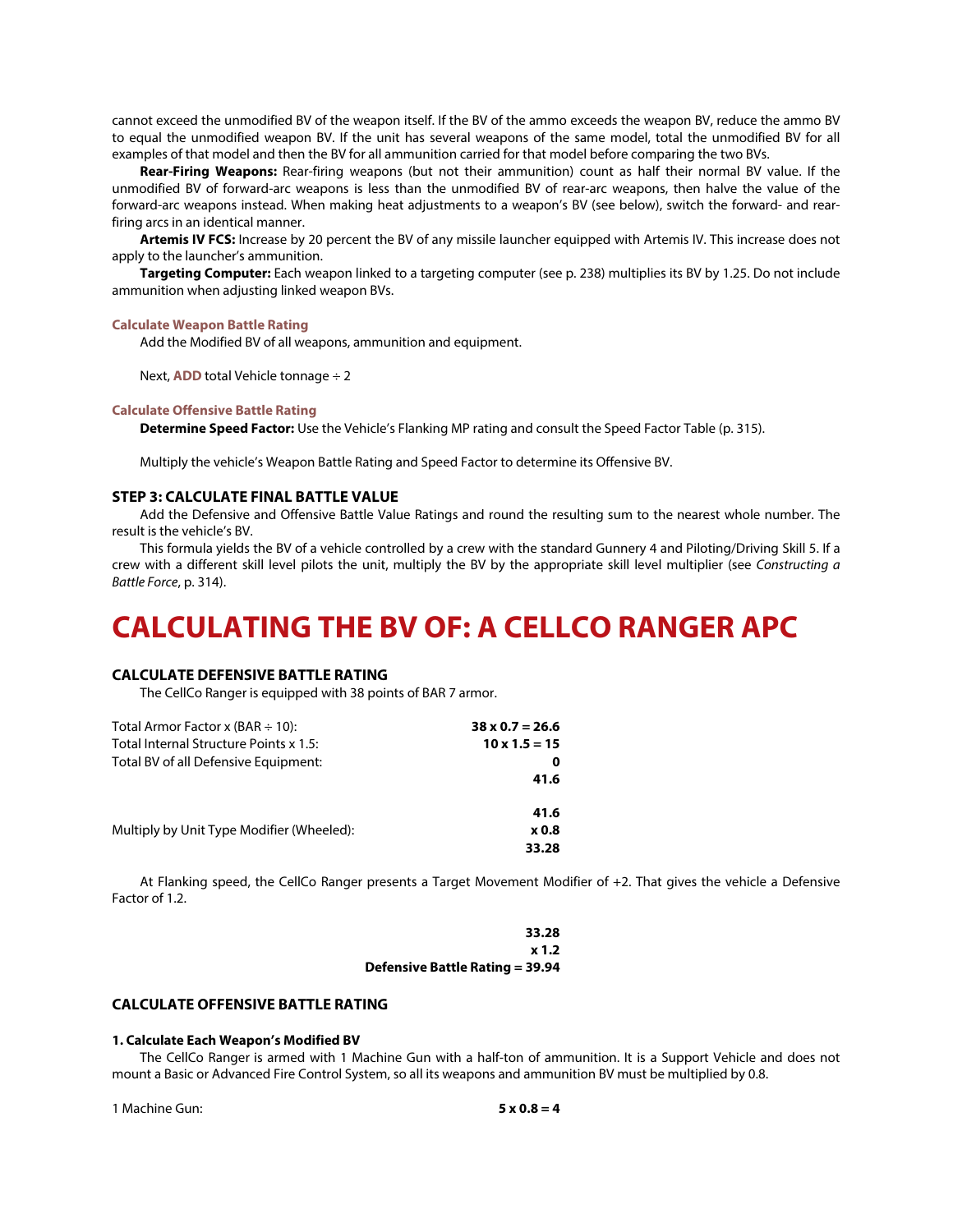| Ammunition (MG) 100:                                                                                 | $1 \times 0.8 = 0.8$          |
|------------------------------------------------------------------------------------------------------|-------------------------------|
| 2. Calculate Weapon Battle Rating                                                                    |                               |
| 1 Machine Gun (modified for no Fire Control):<br>Ammunition (MG) 100 (modified for no Fire Control): | 4<br>0.8<br>4.8               |
| Add Total Vehicle Tonnage $\div$ 2:                                                                  | $17 \div 2 = 8.5$             |
|                                                                                                      | 4.8<br>8.5                    |
|                                                                                                      | Weapon Battle Rating $= 13.3$ |

#### **3. Calculate Offensive Battle Rating**

Use the Flanking MP rating for all vehicles except unmotorized trailers (assume their Flanking MP is 1) and consult the Speed Factor Table.

## **13.3 x 1.00 = 13.3**

## **Offensive Battle Rating = 13.3**

## **CALCULATE FINAL BATTLE VALUE**

Defensive Battle Rating + Offensive Battle Rating = BV

**39.94 + 13.3 = 53.24**

**CellCo Ranger BV = 53**

# **CALCULATING THE BV OF: A HEPHAESTUS OMNIVEHICLE (PRIMARY CONF)**

## **CALCULATE DEFENSIVE BATTLE RATING**

| Total Armor Factor x 2.5:               | $96 \times 2.5 = 240$  |
|-----------------------------------------|------------------------|
| Total Internal Structure Points x 1.5:  | $15 \times 1.5 = 22.5$ |
| Total BV of all Defensive Equipment:    |                        |
| 1 Active Probe and 1 ECM Suite          | 73                     |
|                                         | 335.5                  |
|                                         | 335.5                  |
| Multiply by Unit Type Modifier (Hover): | <b>x</b> 0.7           |
|                                         | 234.85                 |

At Flanking speed, the Hephaestus presents a Target Movement Modifier of +4. That gives the vehicle a Defensive Factor of 1.4.

> **234.85 x 1.4**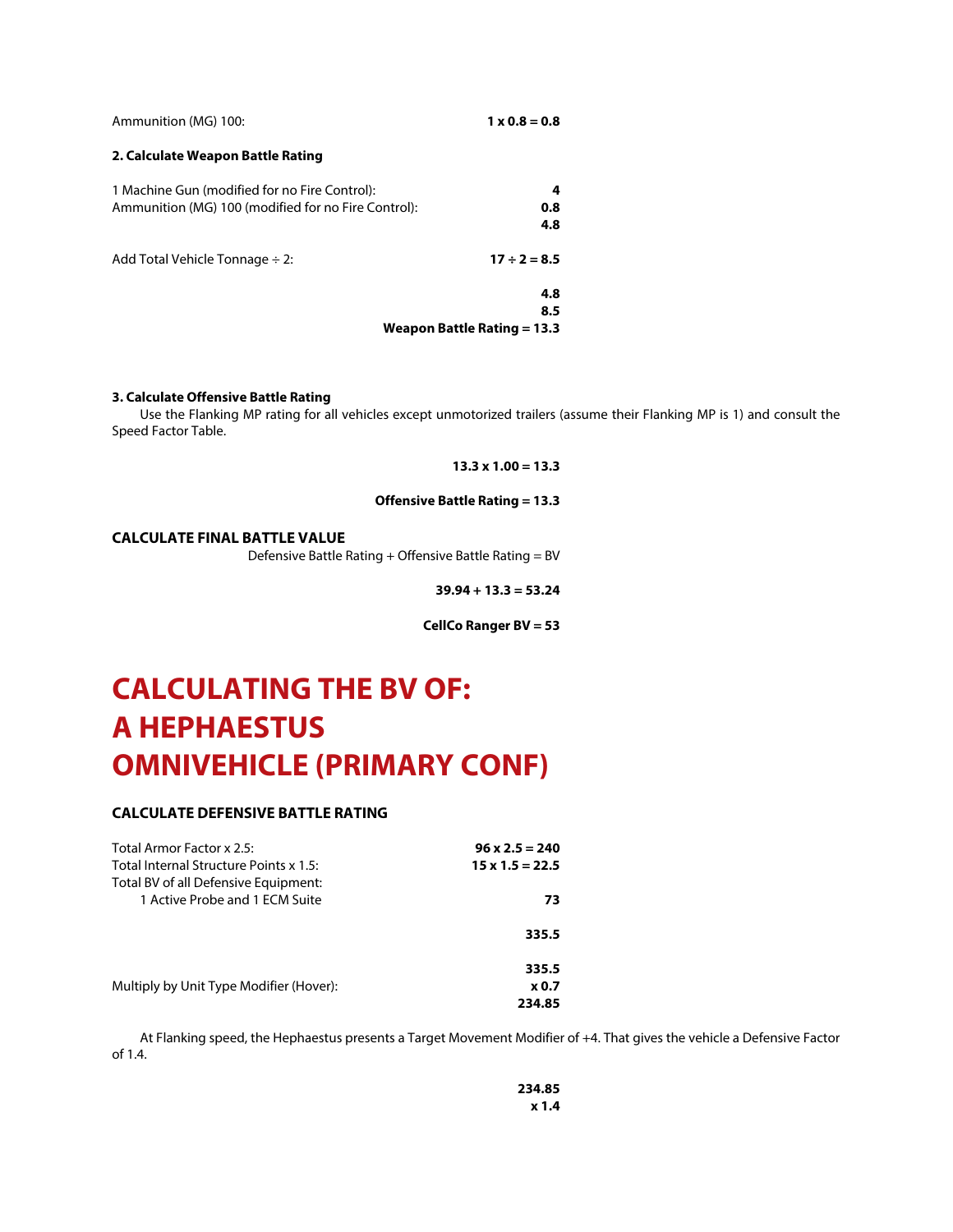#### **Defensive Battle Rating = 328.79**

## **CALCULATE OFFENSIVE BATTLE RATING**

## **1. Calculate Weapon Battle Rating**

| 2 Medium Pulse Lasers (Clan):       | $2 \times 111 = 222$ |
|-------------------------------------|----------------------|
| Add Total Vehicle Tonnage $\div$ 2: | $30 \div 2 = 15$     |
|                                     |                      |

**237**

#### **2. Calculate Offensive Battle Rating**

Use the Flanking MP rating for all vehicles except unmotorized trailers (assume their Flanking MP is 1) and consult the Speed Factor Table.

#### **237 x 1.89 = 447.93**

## **Offensive Battle Rating = 447.93**

## **CALCULATE FINAL BATTLE VALUE**

Defensive Battle Rating + Offensive Battle Rating = BV

**328.79 + 447.93 = 776.72**

**Hephaestus (Prime) BV = 777**

## **CALCULATING CONVENTIONAL INFANTRY BV**

The process for calculating the Battle Value (BV) of a conventional infantry unit is similar to that for 'Mechs and vehicles. First determine the unit's Defensive and Offensive Battle Ratings, and then combine them to produce the final BV. Retain fractions until reaching the final BV, then round to the nearest whole number (.5 rounds up). As you read each step, refer to page 310 for an example of calculating the BV for an Anti-'Mech Jump Infantry Platoon.

## **STEP 1: CALCULATE DEFENSIVE BATTLE RATING**

**MULTIPLY** the number of troopers by 1.5 and the unit's Defensive Factor. The Defensive Factor is based on the unit's highest potential target modifier (including bonuses for jump capability), as shown on the Defensive Factors Table (p. 315). The final result is the conventional infantry unit's Defensive Battle Rating.

## **STEP 2: CALCULATE OFFENSIVE BATTLE RATING**

To calculate the Offensive Battle Rating, determine the Weapon Battle Rating and then **MULTIPLY** the result by the infantry unit's Speed Factor.

#### **Calculate Weapon Battle Rating**

Add the BV ratings of all individual and support weapons (see the Conventional Infantry Weapons BV Table, p. 319). If the unit is capable of performing anti-'Mech attacks, add these amounts again (all non-mechanized conventional infantry has this capability).

#### **Multiply Weapon Battle Rating by Speed Factor**

Multiply the unit's Weapon Battle Rating and Speed Factor to determine its Offensive BV Rating. Use the infantry unit's fastest movement mode; for example, jump infantry use their Jumping movement.

## **STEP 3: CALCULATE FINAL BATTLE VALUE**

Add the Defensive Battle Rating and the Offensive Battle Rating and round to the nearest whole number (0.5 rounds up). This formula yields the Battle Value of an infantry unit with the standard Gunnery 4 and Anti-'Mech 5 Skill ratings. If the unit possesses higher or lower skill ratings, multiply the BV by the appropriate skill rating multiplier (see *Constructing a Battle Force*, p. 314). Remember that, for infantry units with the Mechanized Motive Type, as well as units which lack the Anti-'Mech Infantry kits referred to on page 155, the unit's Anti-'Mech Skill should be treated as fixed at 8 for this purpose.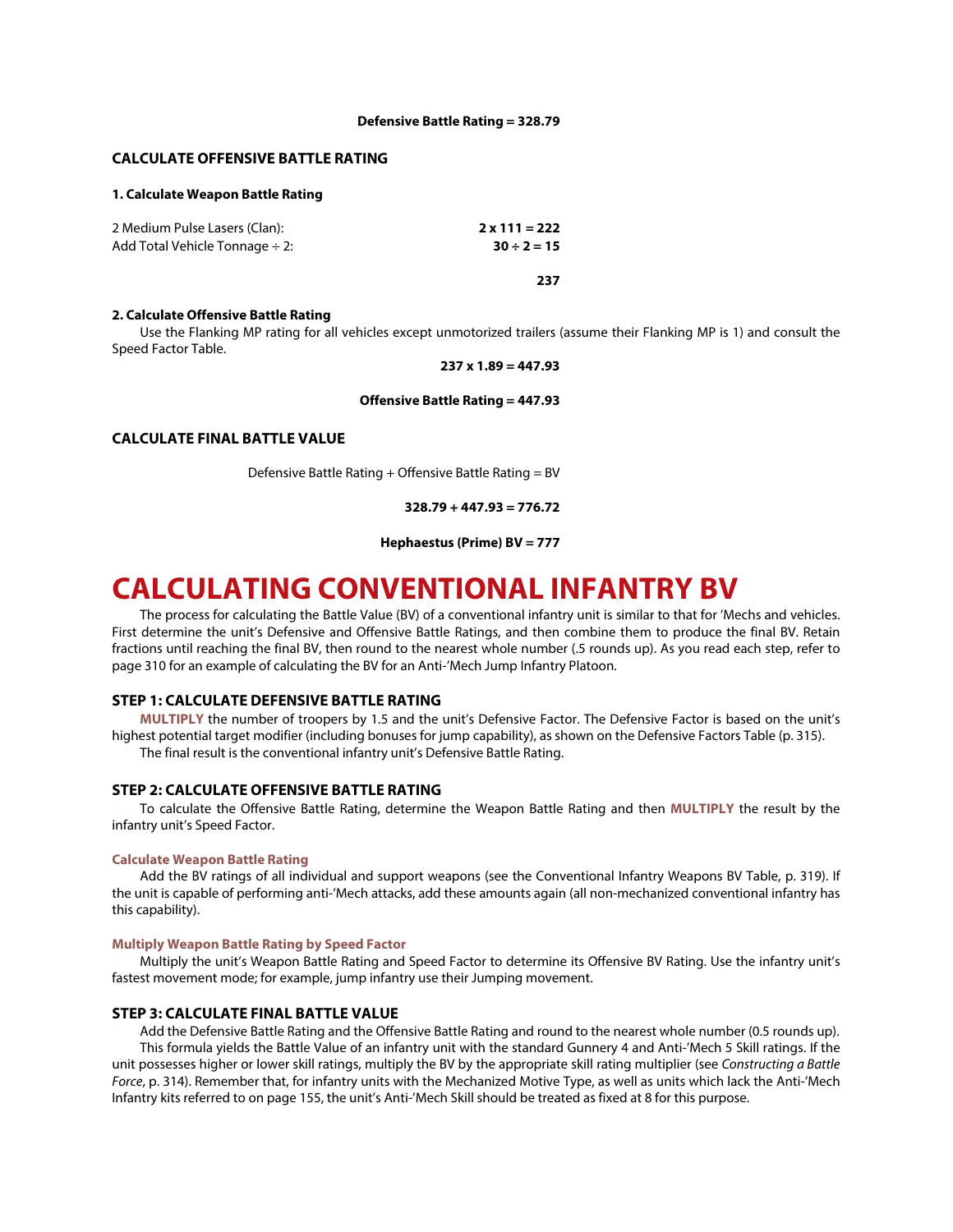# **CALCULATING THE BV OF: AN ANTI-'MECH JUMP INFANTRY PLATOON**

## **CALCULATE DEFENSIVE BATTLE RATING**

(Number of Troopers x 1.5): (**21 x 1.5) = 31.5**

The Anti-'Mech Jump Infantry platoon receives a Target Movement Modifier of +2. That gives it a Defensive Factor of 1.2.

**31.5 x 1.2 Defensive Battle Rating = 37.8**

### **CALCULATE OFFENSIVE BATTLE RATING**

## **1. Calculate Weapon Battle Rating**

|                                                                             | Weapon Battle Rating = 168.48 |
|-----------------------------------------------------------------------------|-------------------------------|
|                                                                             | 84.24                         |
|                                                                             | 52.02                         |
|                                                                             | 32.22                         |
| Anti-'Mech Attack Capability<br>Individual Weapons BV + Support Weapons BV: | $32.22 + 52.02 = 84.24$       |
| Support Weapons<br>3 Heavy Support Lasers:                                  | $3 \times 17.34 = 52.02$      |
| Individual Weapons<br>18 Blazer Rifles:                                     | $18 \times 1.79 = 32.22$      |

## **2. Calculate Offensive Battle Rating**

Multiply the unit's Weapon Battle Rating by its Speed Factor.

**168.48 x 0.77 = 129.73**

## **Offensive Battle Rating = 129.73**

**CALCULATE FINAL BATTLE VALUE**

Defensive Battle Rating + Offensive Battle Rating = Platoon BV

**37.8 + 129.73 = 167.53**

**Anti-'Mech Infantry Platoon BV = 168**

## **CALCULATING BATTLE ARMOR BV**

The procedure for calculating the Battle Value (BV) of Battle Armor very similar to that for calculating the BV for 'Mechs and vehicles. The Defensive and Offensive Battle Ratings of the Battle Armor are determined and then combined to produce the final BV. In all cases retain fractions until reaching the final BV, then round to the nearest whole number (.5 rounds up). As you read each step, refer to page 311 and pages 310-311 for an example of calculating the BV for a Purifier unit and a Grenadier unit.

## **STEP 1: CALCULATE DEFENSIVE BATTLE RATING**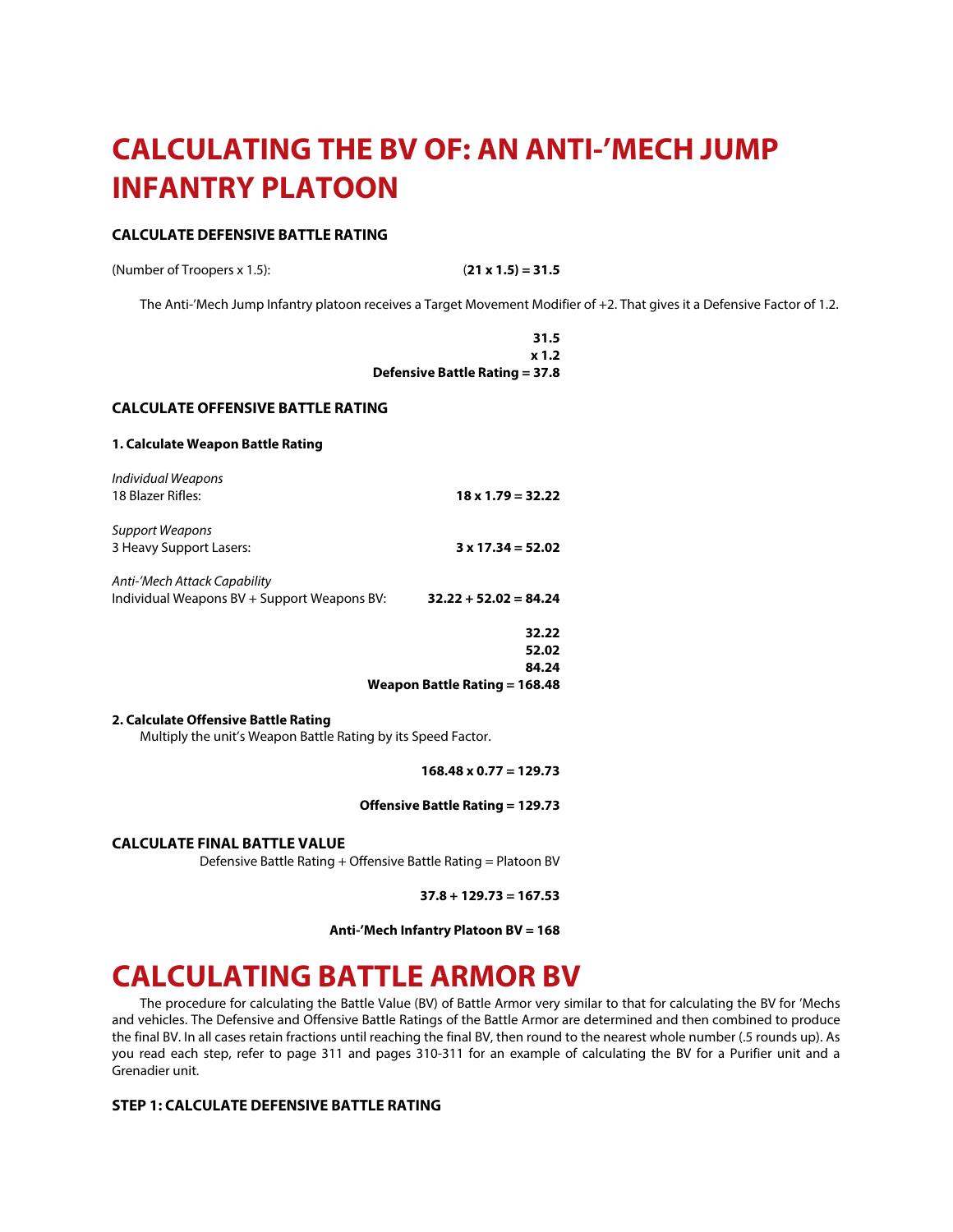First, **ADD** the following figures:

#### **Total Armor Points x Armor BV (not including the 1 point for the warrior) + 1**

Fire-resistant armor has a BV of 3.5; all other armor has a BV of 2.5. Add 1 to the total for each of these systems the battle armor mounts (if any): Improved Sensors, Active Probes, or ECM.

Next, **MULTIPLY** the current value by the battle armor unit's Defensive Factor. A battle armor unit's Defensive Factor is based on its highest potential target movement modifier (including bonuses for jump capability and enhanced movement), as shown on the Defensive Factors Table (see p. 315). In addition, add to the Defensive Factor any appropriate modifiers from the Defensive Factor Modifier Table. The final result is the battle armor's Defensive Battle Rating.

## **STEP 2: CALCULATE OFFENSIVE BATTLE RATING**

#### **Calculate Weapon Battle Rating**

**ADD** the following:

**Direct Fire Weapons Battle Rating:** Add the BV of all direct-fire weapons. Direct-fire weapons are all weapon systems except SRM launchers, advanced SRM launchers, MRM launchers, rocket launchers, LRM launchers, Narc (Compact) and Popup Mine. Do not factor BV for any ammunition used by direct fire weapons.

**Missile Weapon Battle Rating:** Calculate the Missile Weapon Battle Ratting for SRMs, advanced SRMs, MRMs, rocket launchers and LRMs. Use the BV of the launcher as normal. Calculate the ammunition BV for the kilograms of ammo carried proportionate to the BV for a full ton (1,000 kg) of that type of ammunition. That is, divide the kilograms of ammo carried by 1,000, and multiply the result by the BV of a full ton of the required ammunition type. Keep any fractional results.

**Anti-'Mech Attacks:** If the unit can perform Swarm Attacks, add the BV of all direct-fire weapons plus the BV of vibroclaws and/or claws and magnets that aid Swarm operations.

**Anti-Personnel Weapons:** Add the BV of anti-personnel weapons from the Conventional Infantry Weapons BV Table on page 319.

**Squad Support Weapon:** The BV of a Squad Support Weapon is equal to the total BV of the weapon divided by the number of troopers in the unit. Squad Support Weapons have their BV divided between all units, and so Inner Sphere units will only use 1/4 of the BV, whereas a Clan unit uses 1/5 of the BV and ComStar/Word of Blake units use 1/6.

**Other Equipment:** Add BV for other Offensive equipment. The final sum is the total Weapon Battle Rating.

## **Multiply the Weapon Battle Rating by the Battle Armor's**

#### **Speed Factor**

Multiply the battle armor's Weapon Battle Rating by its Speed Factor as shown on the Speed Factor Table. Use the movement mode that gives the highest movement rate.

This calculation gives the battle armor unit's final Weapon Battle Rating.

#### **STEP 3: CALCULATE FINAL BATTLE VALUE**

The BV of a single suit of battle armor is calculated by adding the battle armor's Defensive and Offensive Battle Ratings. To determine the BV for a squad / point / Level I, multiply this value by the Modifier for the appropriate size of battle armor unit from the Battle Armor Unit Size Modifier Table (p. 316). Inner Sphere squads usually contain four troopers, Clan Stars contain five troopers and a ComStar/Word of Blake Level I contains six troopers.

This formula yields the Battle Value of a battle armor unit with the standard Gunnery 4 and Anti-'Mech 5 Skill ratings. If the unit possesses higher or lower skill ratings, multiply the BV by the appropriate skill rating multiplier (see *Constructing a Battle Force*, p. 314).

# **CALCULATING THE BV OF: A PURIFIER LEVEL I**

**CALCULATE DEFENSIVE BATTLE RATING**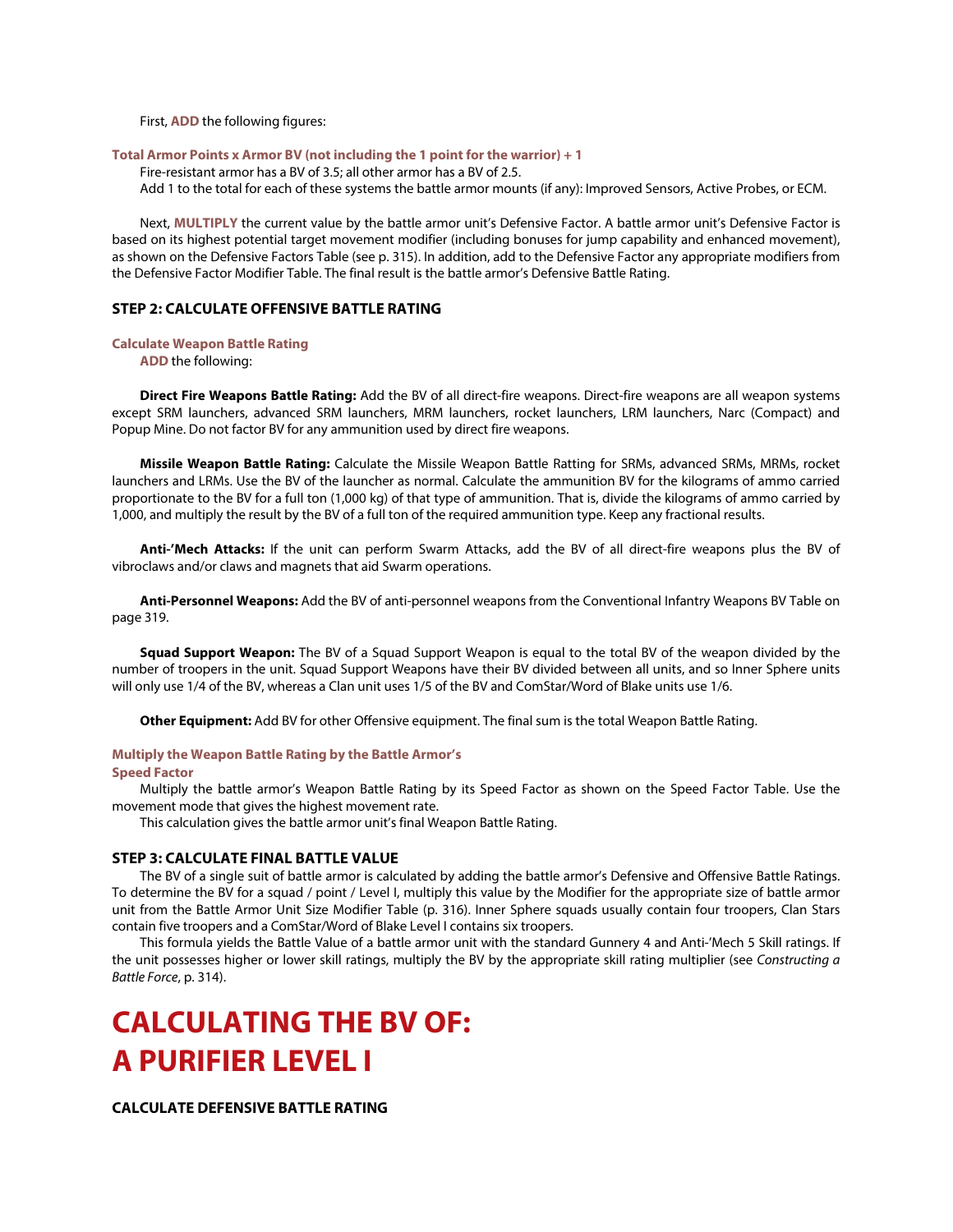6 points Mimetic Armor (BV 2.5 per point) (Total Armor x Armor BV) + 1: (**6 x 2.5) + 1 = 16**

The Purifier has a Jumping MP of 3, and so receives a Target Movement Modifier of +2. That gives it a Defensive Factor of  $1.2 + 0.1$  (because it is battle armor) + 0.3 (Mimetic Armor) = 1.6.

> **16 x 1.6 Defensive Battle Rating = 25.6**

## **CALCULATE OFFENSIVE BATTLE RATING**

| <b>Direct-Fire Weapons</b>    |                    |
|-------------------------------|--------------------|
| 1 ER Small Laser:             | $1 \times 17 = 17$ |
| <b>Missile Weapons</b>        |                    |
| None                          | 0                  |
| <b>Anti-'Mech Attacks</b>     |                    |
| Direct-Fire Weapons:          | 17                 |
| <b>Anti-Personnel Weapons</b> |                    |
| None                          | 0                  |
| <b>Squad Support Weapons</b>  |                    |
| None                          | 0                  |
| <b>Other Equipment</b>        |                    |
| None                          | 0                  |
|                               | 34                 |

## **2. Calculate Offensive Battle Rating**

Multiply the unit's Weapon Battle Rating by its Speed Factor.

**34 x 0.77 = 26.18**

## **Offensive Battle Rating = 26.18**

**CALCULATE FINAL BATTLE VALUE**

Defensive Battle Rating + Offensive Battle Rating = BV per suit

## **25.6 + 26.18 = 51.78 Individual Purifier BV = 52**

There are six suits of battle armor in a Level I Purifier unit, yielding a BV Modifier of 9.

**51.78 x 9.0 = 466.02 Purifier Level I BV = 466**

# **CALCULATING THE BV OF: A GRENADIER [SRM/SL] SQUAD**

**CALCULATE DEFENSIVE BATTLE RATING**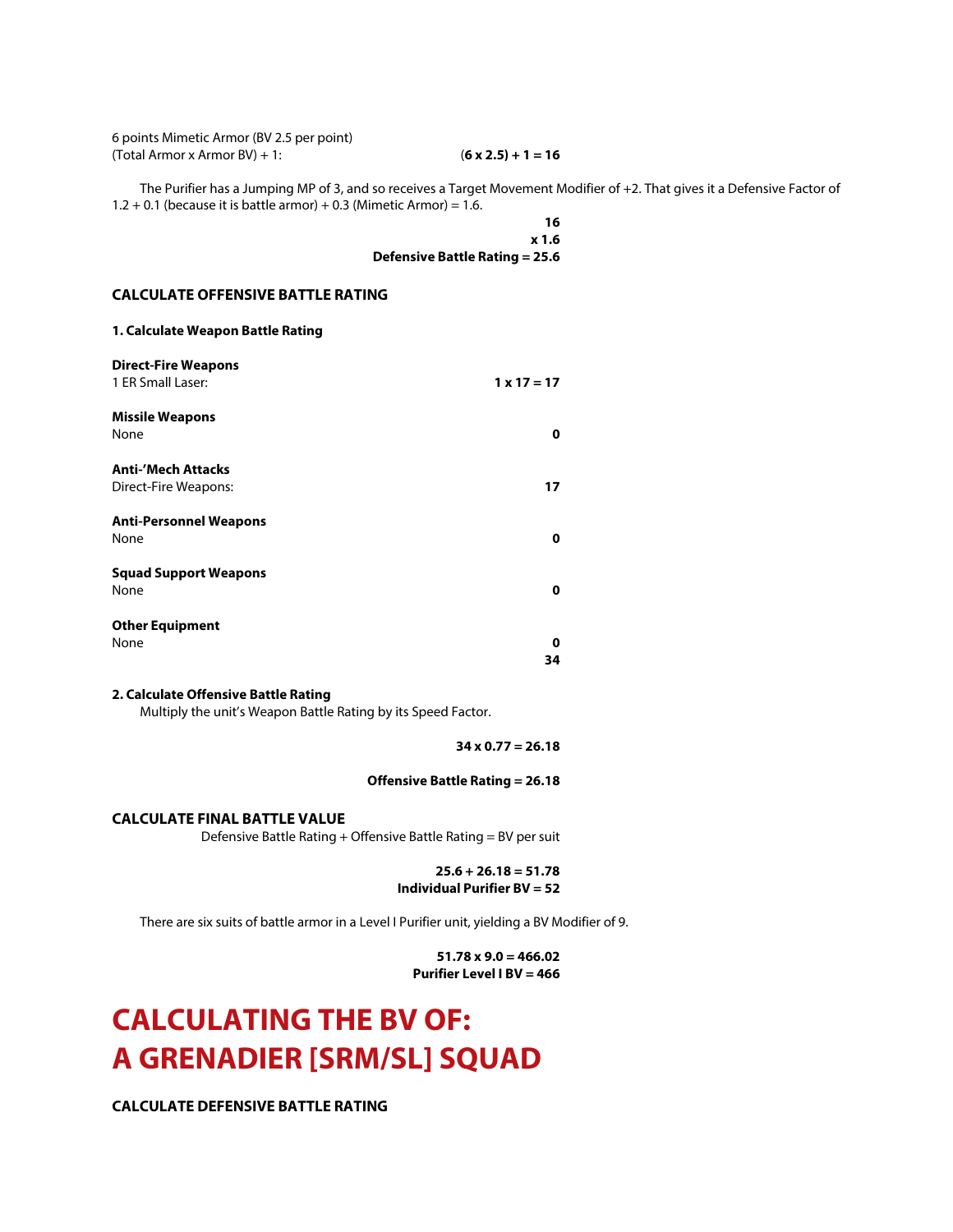9 points Stealth Armor (BV 2.5 per point) (Total Armor x Armor BV) + 1: (**9 x 2.5) + 1 = 23.5**

The Grenadier has a ground MP of 2, and no jumping movement, and so receives a Target Movement Modifier of 0. That gives it a Defensive Factor of 1.0 + 0.1 (because it is battle armor) + 0.2 (Standard Stealth Armor) = 1.3

> **23.5 x 1.3 Defensive Battle Rating = 30.55**

## **CALCULATE OFFENSIVE BATTLE RATING**

| <b>Direct-Fire Weapons</b>    |                         |
|-------------------------------|-------------------------|
| 1 Small Laser:                | $1 \times 9 = 9$        |
| <b>Missile Weapons</b>        |                         |
| 1 SRM 4:                      | $1 \times 39 = 39$      |
| Ammo (SRM 4) 7 (280 kg):      | $(280/1,000)$ x 5 = 1.4 |
| <b>Anti-'Mech Attacks</b>     |                         |
| Not Applicable                | 0                       |
| <b>Anti-Personnel Weapons</b> |                         |
| None                          | 0                       |
| <b>Squad Support Weapons</b>  |                         |
| None                          | 0                       |
| <b>Other Equipment</b>        |                         |
| None                          | Ω                       |
|                               | 49.4                    |

## **2. Calculate Offensive Battle Rating**

Multiply the unit's Weapon Battle Rating by its Speed Factor.

**49.4 x 0.65 = 32.11**

## **Offensive Battle Rating = 32.11**

## **CALCULATE FINAL BATTLE VALUE**

Defensive Battle Rating + Offensive Battle Rating = BV per suit

**30.55 + 32.11 = 62.66 Individual Grenadier BV = 63**

There are four suits of battle armor in a Grenadier squad, yielding a BV Modifier of 5.2.

**63 x 5.2 = 325.832 Grenadier [SRM/SL] squad BV = 326**

# **CALCULATING AEROSPACE BV**

The procedure for calculating the Battle Value (BV) of aerospace units is similar to that for 'Mechs. Determine the Defensive and Offensive Battle Ratings of the aerospace unit and combine them to produce the final BV. Retain fractions until reaching the final BV, then round to the nearest whole number (.5 rounds up). Refer to pages 313–314 for an example of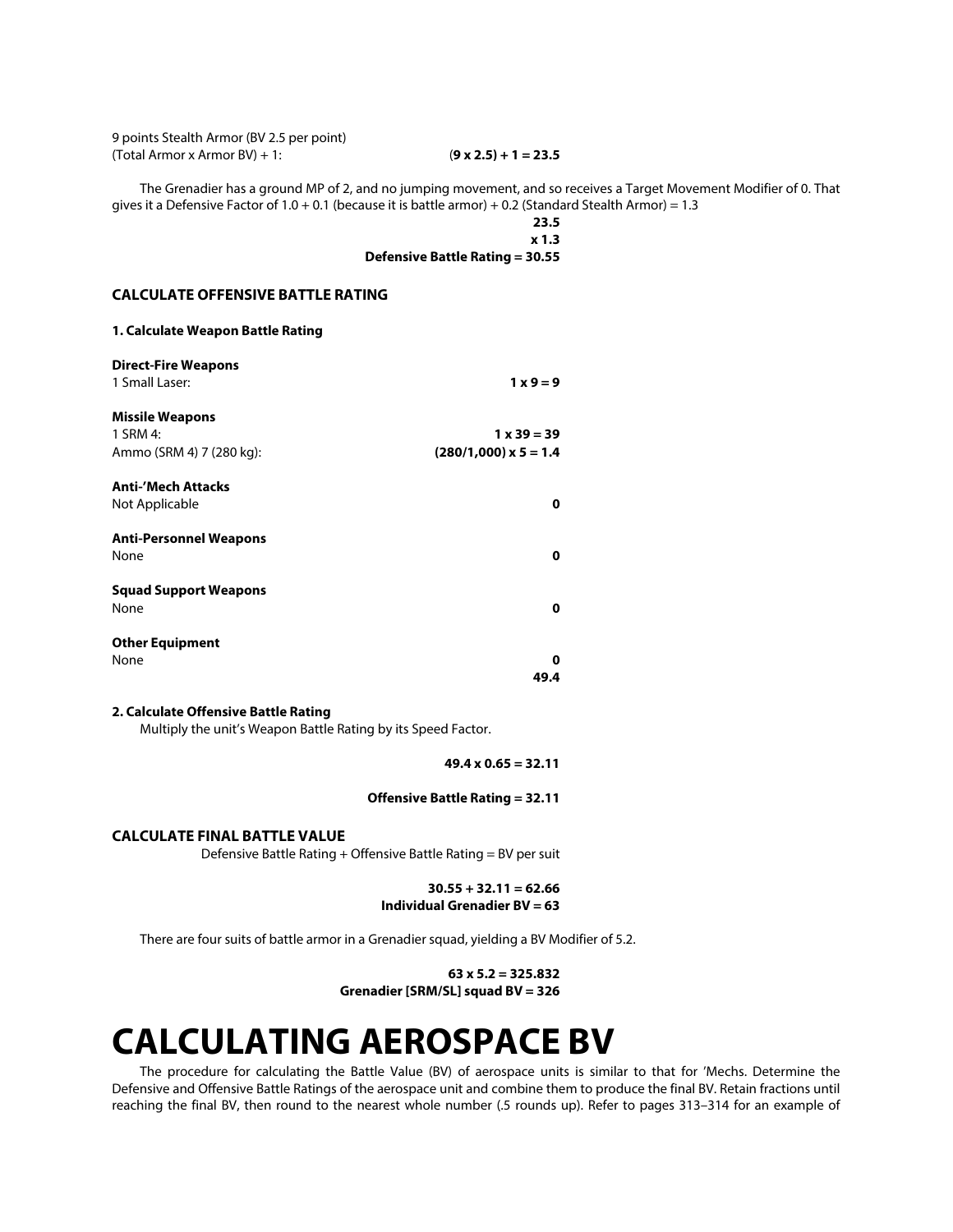calculating BV for a TRB-D36 *Thunderbird* and a *Dragau II*.

## **STEP 1: CALCULATE DEFENSIVE BATTLE RATING**

First, **ADD** the following numbers.

**Total Armor Factor x 2.5 (Fighters, DropShips, Small Craft) (Support Vehicles: multiply by BAR ÷ 10) Structural Integrity x 2.0 Total BV of all Defensive Equipment**

Defensive Equipment includes screen launchers, anti-missile systems and ECM (including ammo up to the BV of the systems and launchers themselves). All *TechManual* Defensive Equipment is identified on the Weapon and Equipment Battle Value Tables by a dagger footnote (†).

For aerospace fighters, small craft and conventional fighters, then **SUBTRACT** the following figures. (Explosive ammo is any ammunition that may explode inside an aerospace fighter. Gauss weapons include Gauss rifles, HAGs and AP Gauss.) These subtractions cannot drop the running total below 1.

15 points per type of explosive ammo (regardless of tonnage) in an Inner Sphere aerospace or small craft not equipped with CASE\*

1 point per Gauss weapon in Inner Sphere aerospace or small craft not equipped with CASE\*

\* – It is assumed Clan aerospace units have CASE installed. If the design specifically did not pay the C-bill cost to install CASE then treat all Clan-built aerospace units as Inner Sphere aerospace units for the purpose of these calculations.

#### **Calculate Defensive Battle Rating**

**MULTIPLY** the resulting Defensive Battle Rating by the unit type multiplier from the Unit Type Modifiers Table (p. 316) to give the aerospace unit's final Defensive Battle Rating (DBR).

## **STEP 2: CALCULATE OFFENSIVE BATTLE RATING**

To calculate the Offensive Battle Rating, first calculate the Modified Battle Value of each weapon on the unit. Then, make any required adjustments for the Heat Efficiency and equipment to get the unit's Weapon Battle Rating. Multiply the Weapon Battle Rating by the unit's Speed Factor: the result is the Offensive Battle Rating.

#### **Calculate Each Weapon's Modified BV**

First, determine the Battle Value of each weapon and its ammunition (if applicable) carried by the unit (see pp. 317-318). Then apply the following BV modifiers as necessary. All modifiers are cumulative. The result is the weapon's Modified BV, which is used in the steps that follow.

**Excessive Ammunition:** To prevent excessive ammo from distorting the Battle Value, the BV added for ammunition cannot exceed the unmodified BV of the weapon itself. If the BV of the ammo exceeds the weapon BV, reduce the ammo BV to equal the unmodified weapon BV. When a unit carries several weapons of the same model, total the unmodified BV for all examples of that model and then the BV for all ammunition carried for that model before comparing the two BVs.

**Rear-Firing Weapons:** Aft-mounted weapons (but not their ammunition) count as half their normal BV value (aft-side arcs are not considered). If the unmodified BV of nose-mounted weapons is less than the unmodified BV of rear-firing weapons, then halve the value of the forward-firing weapons instead. When making heat adjustments to a weapon's BV (see below), switch the nose- and aft-firing arcs in an identical manner. **Note**: DropShips do not use this modifier.

**Artemis IV FCS:** Increase by 20 percent the BV of any missile launcher equipped with Artemis IV. This increase does not apply to the launcher's ammunition.

**Targeting Computer:** Each weapon linked to a targeting computer (see p. 238) multiplies its BV by 1.25. Do not include ammunition when adjusting linked weapon BVs.

#### **Determine Unit's Heat Efficiency**

For aerospace fighters, Small Craft and DropShips, a weapon's Modified Battle Value may need to be reduced to take into consideration the unit's Heat Efficiency. The Heat Efficiency of a design is equal to its Heat Sink Capacity. Aerospace fighters and Small Craft add 6 to this value.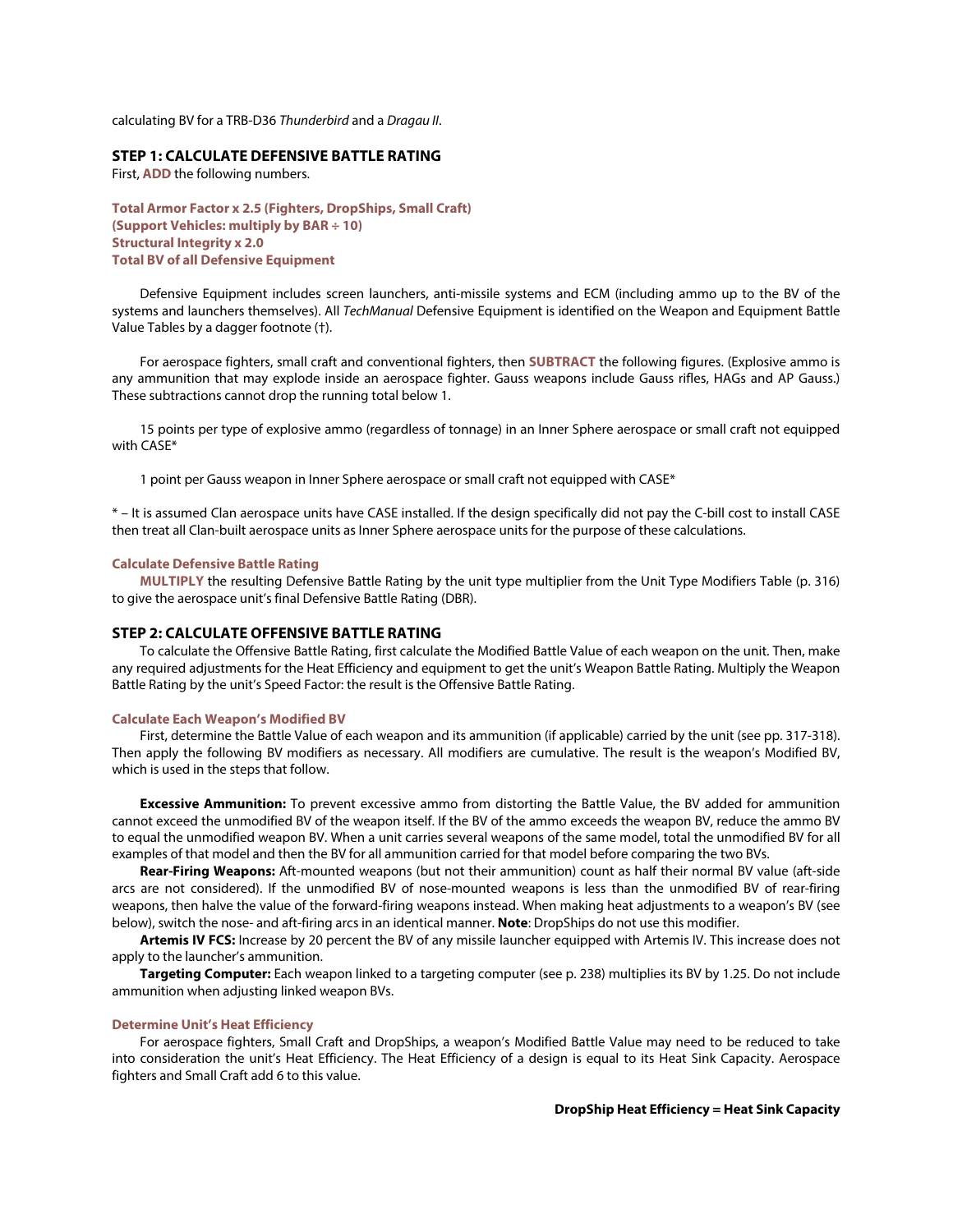## **Aerospace Heat Efficiency = 6 + Heat Sink Capacity**

**Heat Sink Capacity:** Heat Sink Capacity denotes the maximum number of Heat Points the unit can dissipate in a single turn. Each single heat sink dissipates 1 point of heat. Double heat sinks dissipate 2 points of heat.

**Determine Total Weapon Heat**: Find and write down the total heat that the unit would generate if it fired all its offensive weapons, including rear-firing weapons, in a single turn (Defensive Equipment is never figured in this value). Multiply by 2 the heat points generated by Ultra autocannons, multiply by 6 the heat points generated by rotary autocannons, reduce by half the heat points generated by Streak SRMs and reduce to one-quarter the heat points generated by one-shot weapons.

## **Calculate Weapon Battle Rating**

## **For aerospace fighters, conventional fighters and Small Craft:**

Start a running Weapon Battle Rating total, beginning at 0. When instructed, add the specified amount to this total.

- 1. Add the Modified BV of any weapon on the unit that does not generate heat when fired to the running Weapon Battle Rating total.
- 2. Add the BV of any ammunition and non-Defensive Equipment on the unit to the running Weapon Battle Rating total.
- 3. If the unit's Total Weapon Heat is equal to or less than its Heat Efficiency, add the Modified BV of all the unit's remaining weapons to the running Weapon Battle Rating total and proceed to *Calculate Offensive Battle Rating*. If the Total Weapon Heat is greater than the unit's Heat Efficiency, start a running heat total, beginning at 0, and proceed to Step 4.
- 4. Ignoring weapons that generate no heat when fired, choose the weapon on the unit that has the highest Modified BV. If more than one weapon has the same Modified BV, choose the one that generates the least heat when fired. If multiple weapons of the same type are mounted, choose one randomly.
- 5. Add this weapon's Modified BV to the running Weapon Battle Rating total, and add its Heat Value to the running heat total.
- 6. If the running heat total is less than the unit's Heat Efficiency, repeat Steps 4-5 (ignoring any weapons already chosen). If the running heat total is equal to or has exceeded the Heat Efficiency, proceed to Step 7.
- 7. The weapon that causes the Heat Efficiency to be equaled or exceeded is still calculated at its full Modified BV. All remaining weapons are then added to the running Weapon Battle Rating total at half their Modified BV.

## **For DropShips:**

DropShips calculate their Weapon Battle Rating by firing arc, instead of by individual weapons, reflecting their firing by weapon bay and generating heat by firing arcs.

- 1. Calculate individual firing arc BVs: First determine the total Modified BV of each individual firing arc (Nose, Aft, Fore (Wing) Left/Right, Aft (Rear Wing (Left/Right). Do not include ammunition or equipment at this time.
- 2. Determine the "Front" firing arc: Compare these BV totals. The arc with the highest BV becomes the "Front" arc for calculating BV and Heat Efficiency.
- 3. Calculate the BV for the "Front" arc: Add the BV of any ammunition located in "Front" arc to the "Front" arc total. "Front" BV is always factored at 100% even if the DropShip will overheat firing the "Front" arc.
- 4. Determine the "Left Side" firing arc: Look at the Battle Value of the two arcs adjacent to the "Front" arc. The one with the highest BV becomes the "Left Side" firing arc. If both arcs are of equal BV, choose one at random.
- 5. Calculate the BV for the "Left Side" arc: Add the BV of ammunition in the "Left Side" to the BV total for that side obtained in Step 1. If the DropShip has exceeded its DropShip Heat Efficiency after firing the "Front" arc, multiply the "Left Side" arc BV by 0.5.
- 6. Determine the "Right Side" firing arc: The remaining arc adjacent to the "Front" arc now becomes the "Right Side" firing arc.
- 7. Calculate the BV for the "Right Side" arc: Add the BV of ammunition in the "Right Side" to the BV total for that side obtained in Step 1. If the DropShip has not exceeded its DropShip Heat Efficiency after firing the "Left Side" arc, multiply the "Right Side" BV by 0.5. If the DropShip has exceeded its DropShip Heat Efficiency, then the multiply the "Right Side" BV by 0.25.
- 8. Total remaining firing arcs: The remaining three arcs are now considered the "Rear" firing arc. Add the BV of ammunition in these arcs to the BV total for those arcs obtained in Step 1. Multiply the "Rear" BV by 0.25.
- 9. Add the BV of any equipment with a BV rating.

Having followed Steps 1-7 (1-9 for DropShips), the result is the unit's Weapon Battle Rating. Proceed to *Calculate*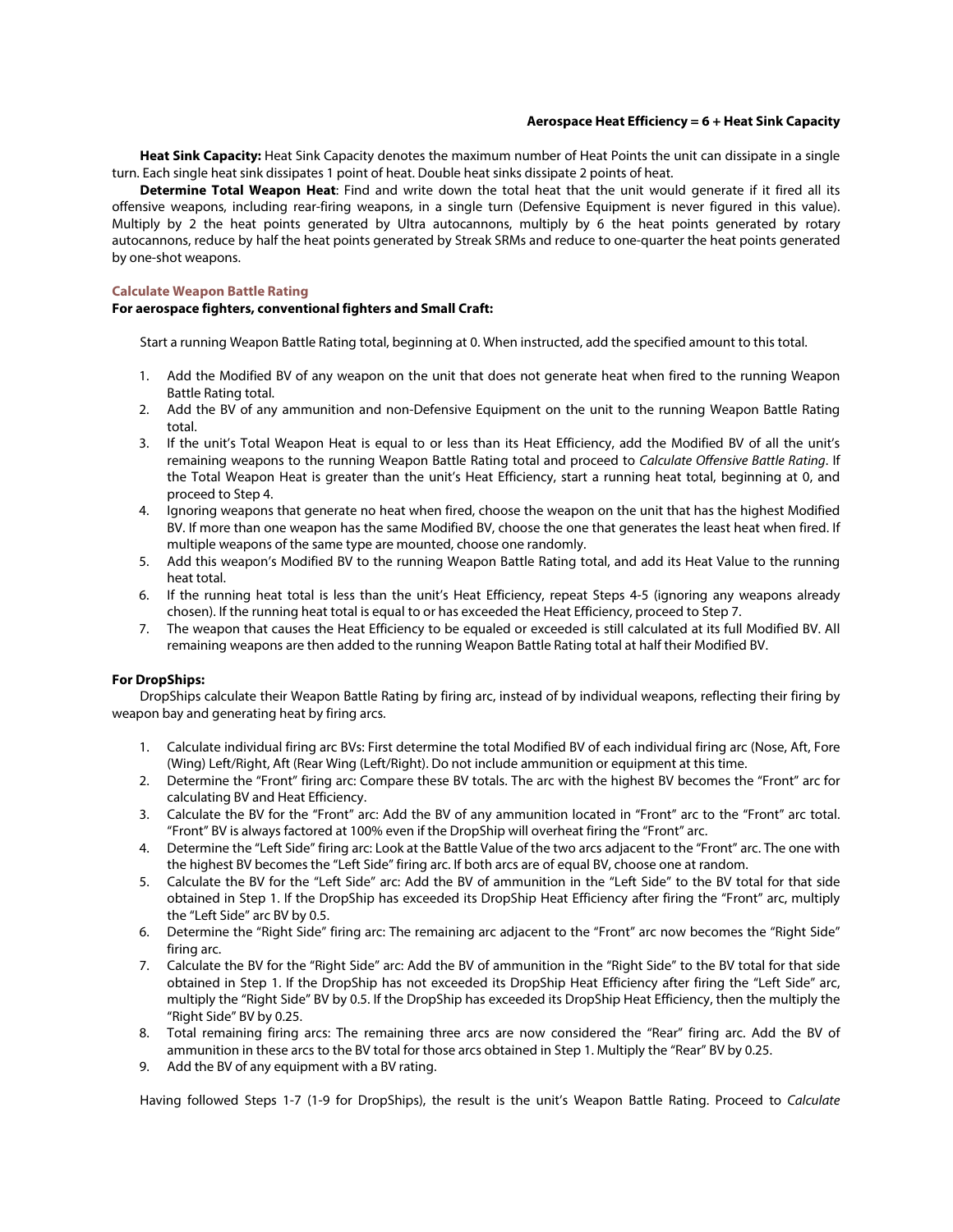## *Offensive Battle Rating*.

#### **Calculate Offensive Battle Rating**

**Determine Unit's Speed Factor:** A unit's Speed Factor reflects its ability to maneuver on the battlefield. To find the Speed Factor of any aerospace unit, cross-reference its Maximum Thrust Value with the Speed Factor Table (see p. 315).

Multiply the Total Weapon Battle Rating by the Speed Factor to find the unit's Offensive Battle Rating.

**Airships:** Use the Maximum Thrust rating for airships, but round up to the next whole number for vehicles with fractional thrust ratings.

## **STEP 3: CALCULATE FINAL BATTLE VALUE**

An aerospace unit's final BV is calculated by adding its Defensive and Offensive Battle Ratings. Round any remaining fractions to the nearest whole number (.5 rounds up).

# **CALCULATING THE BV OF: A TRB-D36** *THUNDERBIRD* **AEROSPACE FIGHTER**

## **CALCULATE DEFENSIVE BATTLE RATING**

| Total Armor Factor x 2.5:            | $224 \times 2.5 = 560$ |
|--------------------------------------|------------------------|
| Structural Integrity x 2:            | $10 \times 2 = 20$     |
| Total BV of all Defensive Equipment: | 0                      |
|                                      | 580                    |
| <b>SUBTRACT</b>                      |                        |
| 15 points per type of explosive ammo |                        |
| <b>LRM Ammunition:</b>               | 15                     |
|                                      | 580                    |
|                                      | - 15                   |
|                                      | 565                    |
|                                      | 565                    |
| Multiply by the Unit Type Modifier:  | x 1.2                  |
|                                      | 678                    |

#### **Defensive Battle Rating = 678**

#### **CALCULATE OFFENSIVE BATTLE RATING**

## **1. Calculate Each Weapon's Modified BV**

The *Thunderbird* is armed with 3 Large Lasers, 2 LRM 20s and 5 Medium Lasers. It has no special equipment that modifies the BV of its weapons, but two of its Medium Lasers are rear-firing. Its LRM ammo does not exceed the BV of the launchers, and so does not have to be modified.

| 4 tons LRM 20 ammunition (at full value): | 92                      |
|-------------------------------------------|-------------------------|
| 2 LRM 20s:                                | 181 each                |
| 3 Large Lasers:                           | 123 each                |
| 3 Medium Lasers:                          | 46 each                 |
| 2 Medium Lasers (aft-mounted):            | $(46 \div 2) = 23$ each |

#### **2. Determine Heat Efficiency and Total Weapon Heat**

The *Thunderbird* has 25 single heat sinks. It is armed with 3 Large Lasers (8 heat each), 2 LRM 20s (6 heat each) and 5 Medium Lasers (3 heat each). Find its Heat Efficiency and Total Weapon Heat.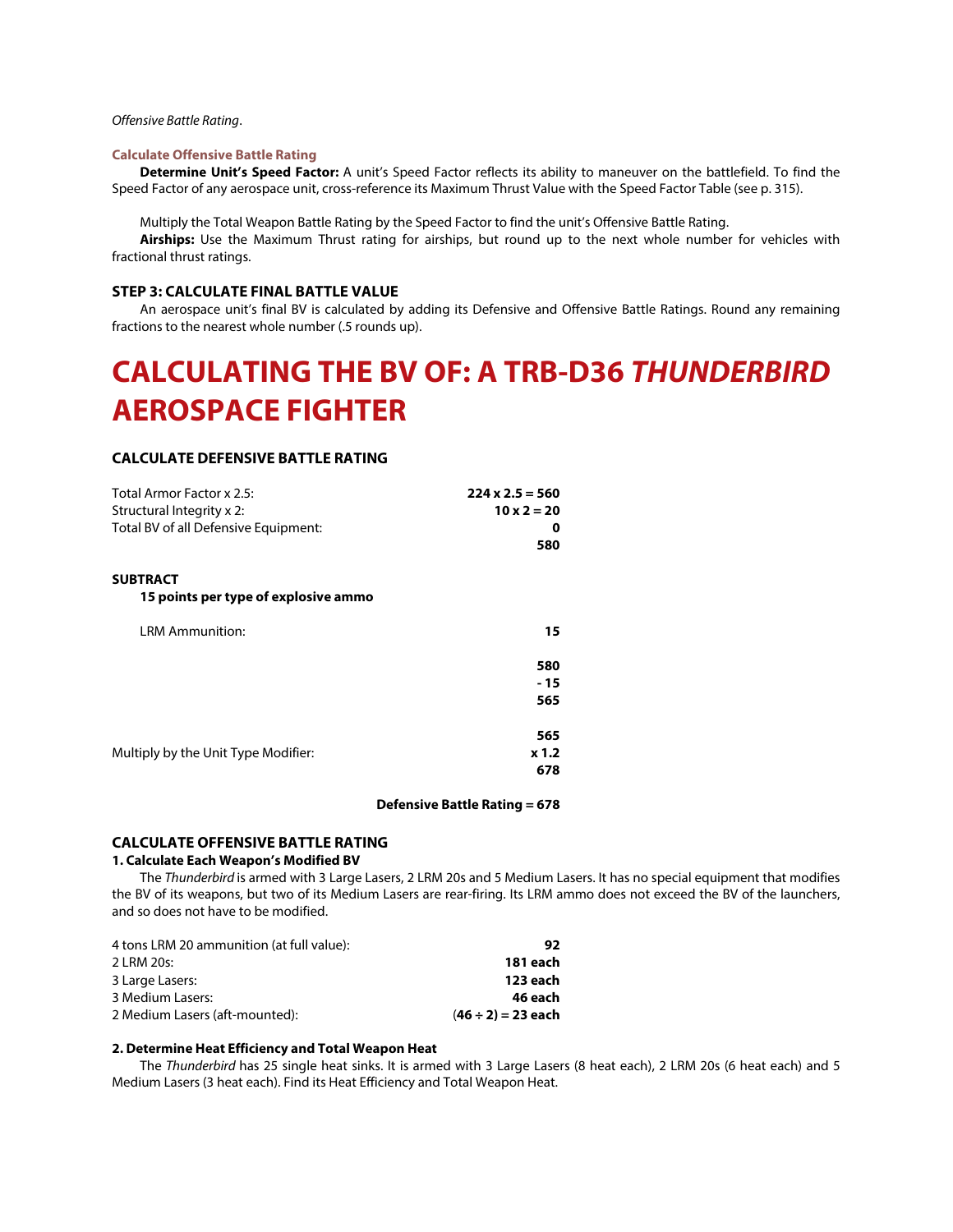## **Unit Heat Efficiency = 6 + 25 = 31 Total Weapon Heat = 8 + 8 + 8 + 6 + 6 + 3 + 3 + 3 + 3 + 3 = 51**

Because the Total Weapon Heat is higher than the Heat Efficiency, its weapons must be sorted in order of Modified BV and a running heat total tracked to determine when weapon BVs should be halved. Ammunition is still handled as normal.

| 4 tons LRM 20 ammunition:                    | $(4 \times 23) = 92$ |
|----------------------------------------------|----------------------|
| LRM 20:                                      | 181                  |
| Running Heat Total: $0 + 6 = 6$              |                      |
| LRM 20:                                      | 181                  |
| Running Heat Total: $6 + 6 = 12$             |                      |
| Large Laser:                                 | 123                  |
| Running Heat Total: $12 + 8 = 20$            |                      |
| Large Laser:                                 | 123                  |
| Running Heat Total: $20 + 8 = 28$            |                      |
| Large Laser:                                 | 123                  |
| Running Heat Total: $28 + 8 = 36$ (Overheat) |                      |

Because the third Large Laser exceeds the Heat Efficiency of the *Thunderbird* (31), all subsequent heat-generating weapons will halve their Modified BV.

| Medium Laser:                  | $46 \div 2 = 23$   |
|--------------------------------|--------------------|
| Running Heat Total: (Overheat) |                    |
| Medium Laser:                  | $46 \div 2 = 23$   |
| Running Heat Total: (Overheat) |                    |
| Medium Laser:                  | $46 \div 2 = 23$   |
| Running Heat Total: (Overheat) |                    |
| Medium Laser (Aft):            | $23 \div 2 = 11.5$ |
| Running Heat Total: (Overheat) |                    |
| Medium Laser (Aft):            | $23 \div 2 = 11.5$ |
| Running Heat Total: (Overheat) |                    |
|                                |                    |

## **Weapon Battle Rating = 915**

## **3. Calculate Offensive Battle Rating**

Multiply the *Thunderbird*'s Weapon Battle Rating by its Speed Factor. With a Maximum Thrust of 8, its Speed Factor is 1.37.

## **915 x 1.37 = 1,253.55**

#### **Offensive Battle Rating = 1,253.55**

**CALCULATE FINAL BATTLE VALUE**

Defensive Battle Rating + Offensive Battle Rating = BV

**678 + 1,253.55 = 1,931.55**

**TRB-D36** *Thunderbird* **BV = 1,932**

# **CALCULATING THE BV OF: A** *DRAGAU II***-CLASS DROPSHIP**

## **CALCULATE DEFENSIVE BATTLE RATING**

Total Armor Factor x 2.5: **1,372 x 2.5 = 3,430** Structural Integrity x 2: **15 x 2 = 30**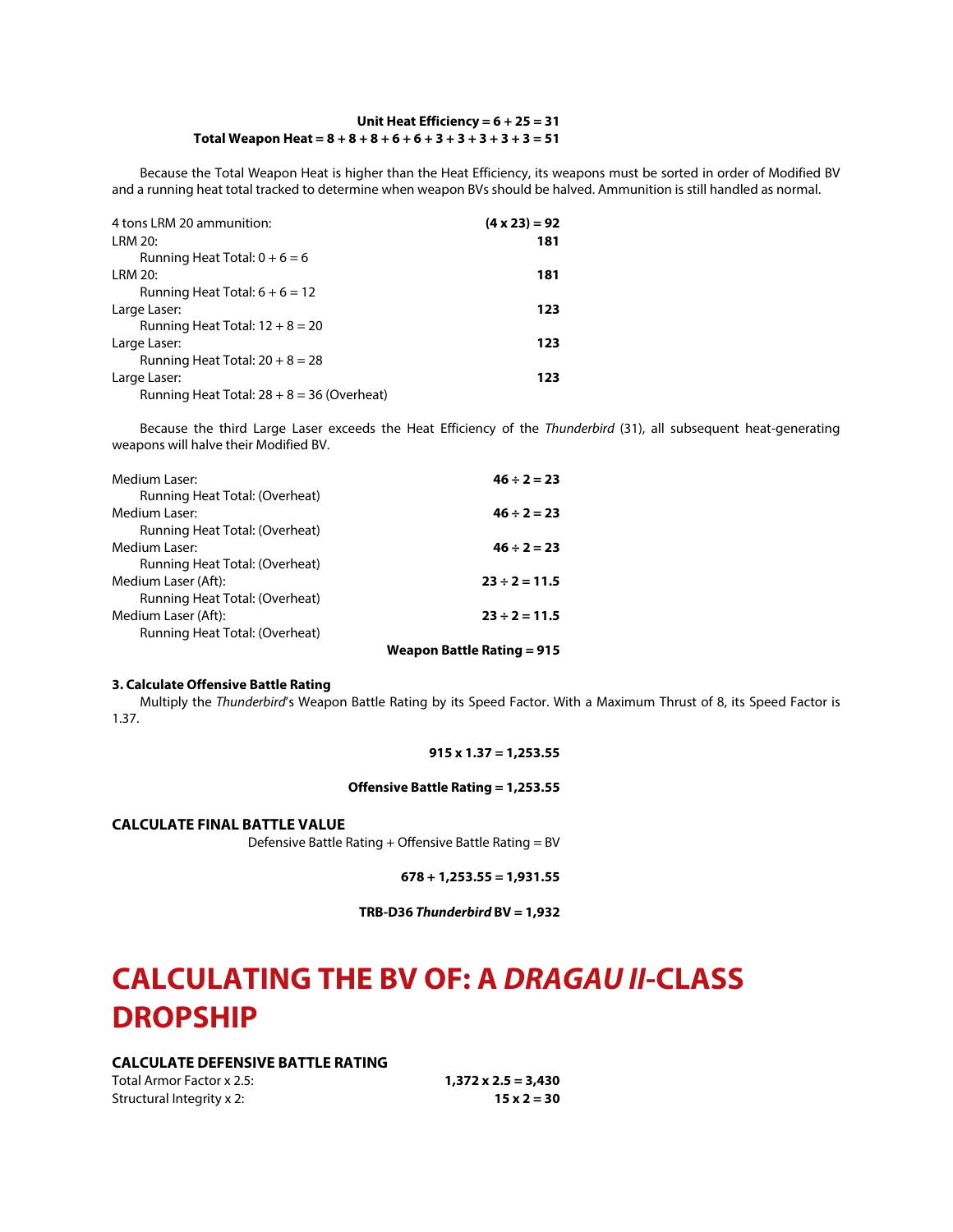| Total BV of Defensive Equipment     |                                 |
|-------------------------------------|---------------------------------|
| 6 Anti-Missile Systems:             | $6 \times 32 = 192$             |
| 10 tons Ammo (AMS) 120 rounds:      | $10 \times 11 = 110$ (max. 192) |
|                                     | 302                             |
|                                     | 3,762                           |
|                                     | 3,762                           |
| Multiply by the Unit Type Modifier: | x 1.0                           |
|                                     | 3,762                           |

## **Defensive Battle Rating = 3,762**

## **CALCULATE OFFENSIVE BATTLE RATING**

Due to space restrictions, the steps below deviate in terms of presentation from the explanation above.

## **1. Determine Unit Heat Efficiency and Total Weapon Heat**

Find the DropShip's Heat Efficiency and the total heat generated by firing all weapons.

## **DropShip Heat Efficiency = 244**

## **2. Calculate Weapon Battle Rating and Arc Heat for each firing arc**

Add up the Modified BV of all weapons in a given firing arc. Do not calculate ammo or equipment at this time.

| <b>ARC/WEAPON</b>              | <b>Total Heat</b>  | BV                                  |
|--------------------------------|--------------------|-------------------------------------|
| Nose:                          |                    |                                     |
| 2 Heavy Gauss Rifles (2 heat)  | $2 \times 2 = 4$   | $2 x 346 = 692$                     |
| 6 Heavy PPCs (15 heat)         | $6 \times 15 = 90$ | $6 \times 317 = 1,902$              |
|                                | 94                 | 2,594                               |
| Wing:                          |                    |                                     |
| 2 LRM $15s +$ Artemis (5 heat) | $2 \times 5 = 10$  | $2 \times (136 \times 1.2) = 326.4$ |
| 2 ER PPCs (15 heat)            | $2 \times 15 = 30$ | $2 \times 229 = 458$                |
| 2 Large VSP Lasers (10 heat)   | $2 \times 10 = 20$ | $2 \times 123 = 246$                |
|                                | 60                 | 1,030.4                             |
| Aft Wing:                      |                    |                                     |
| 2 Large VSP Lasers (10 heat)   | $2 \times 10 = 20$ | $2 \times 123 = 246$                |
|                                | 20                 | 246                                 |
| Aft:                           |                    |                                     |
| 2 Large VSP Lasers (10 heat)   | $2 \times 10 = 20$ | $2 \times 123 = 246$                |
| 2 ER Medium Lasers (5 heat)    | $2 \times 5 = 10$  | $2 \times 62 = 124$                 |
|                                | 30                 | 370                                 |

The *Dragau*'s Nose arc generates the greatest BV. This makes the Nose the "Front" of the DropShip. Now that this has been determined, add the BV of ammunition in that arc and calculate the Nose Weapon Battle Rating. The "Front" is always calculated at 100% BV, even if it exceeds the Heat Efficiency (244) of the DropShip.

| Base "Front" Battle Value           | 2,594 |
|-------------------------------------|-------|
| 8 tons of Heavy Gauss ammo (8 x 43) | 344   |
| Running Heat Total: $0 + 94 = 94$   |       |

#### **"Nose" BV = 2,938**

Because the two adjacent arcs are identical Wing arcs, the left one is chosen as the "Left Side" arc. As the *Dragau*'s "Front Side" does not exceed its Heat Efficiency, this "Side" is calculated at 100% of its total BV. Had the Heat Efficiency been exceeded, the "Left Side" would have been calculated at 50% of its BV.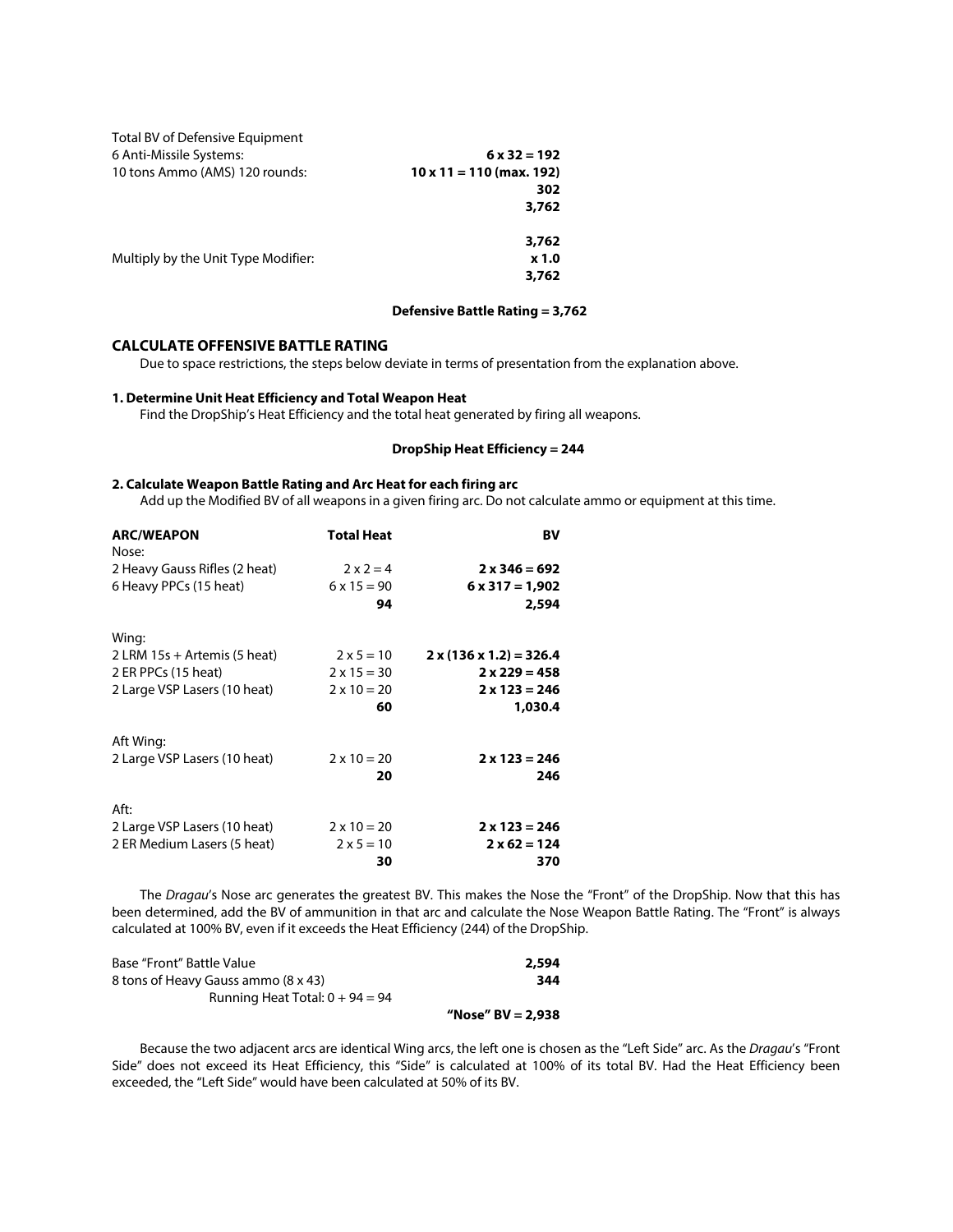| Base "Left Side" Battle Value       | 1,030.4 |
|-------------------------------------|---------|
| 6 tons of LRM ammo $(6 \times 17)$  | 102     |
| Running Heat Total: $94 + 60 = 154$ |         |

## **"Left Side" BV = 1,132.4**

The right wing becomes the "Right Side" arc. As the *Dragau* has still not exceeded its Heat Efficiency, the "Right Side" is calculated at 50% of its total BV. Had the Heat Efficiency been exceeded, the "Right Side" would have been calculated at 25% of its BV.

| Base "Right Side" Battle Value     | 1,030.4                                    |
|------------------------------------|--------------------------------------------|
| 6 tons of LRM ammo $(6 \times 17)$ | 102                                        |
|                                    | 1.132.4                                    |
|                                    | "Right Side" BV (1,132.4 $\div$ 2) = 566.2 |

All remaining arcs are now considered the "Rear" and are calculated at 25% of their total BV.

| Base Left Aft Wing:  | $246 x .25 = 61.5$       |
|----------------------|--------------------------|
| No Ammo              | o                        |
|                      | 61.5                     |
| Base Right Aft Wing: | $246 x .25 = 61.5$       |
| No ammo              | 0                        |
|                      | 61.5                     |
| Base Aft:            | $370 \times 0.25 = 92.5$ |
| No ammo              | 0                        |
|                      | 92.5                     |
|                      | "Rear" $BV = 215.5$      |

Add the BV for the "Front", "Right Side", "Left Side" and "Rear" to determine the Weapon Battle Rating.

| "Nose" BV       | 2,938                            |  |  |  |
|-----------------|----------------------------------|--|--|--|
| "Left Side" BV  | 1,132.4                          |  |  |  |
| "Right Side" BV | 566.2                            |  |  |  |
| "Rear" BV       | 215.5                            |  |  |  |
|                 | Weapon Battle Rating $= 4,852.1$ |  |  |  |

#### **3. Calculate Offensive Battle Rating**

Multiply the unit's Weapon Battle Rating by its Speed Factor. With a Maximum Thrust of 14, its Speed Factor is 2.16.

#### **4,852.1 x 2.16 = 10,480.54**

#### **Offensive Battle Rating = 10,480.54**

## **CALCULATE FINAL BATTLE VALUE**

Defensive Battle Rating + Offensive Battle Rating = BV

**3,762 + 10,480.54 = 14,242.54**

*Dragau II***-class DropShip BV = 14,243**

## **CONSTRUCTING A BATTLE FORCE**

A battle force is a collection of units (including but not limited to BattleMechs, Combat Vehicles, ProtoMechs, infantry, battle armor and aerospace fighters). The methods presented previously can provide the base Battle Value for any unit with a standard skill/experience level.